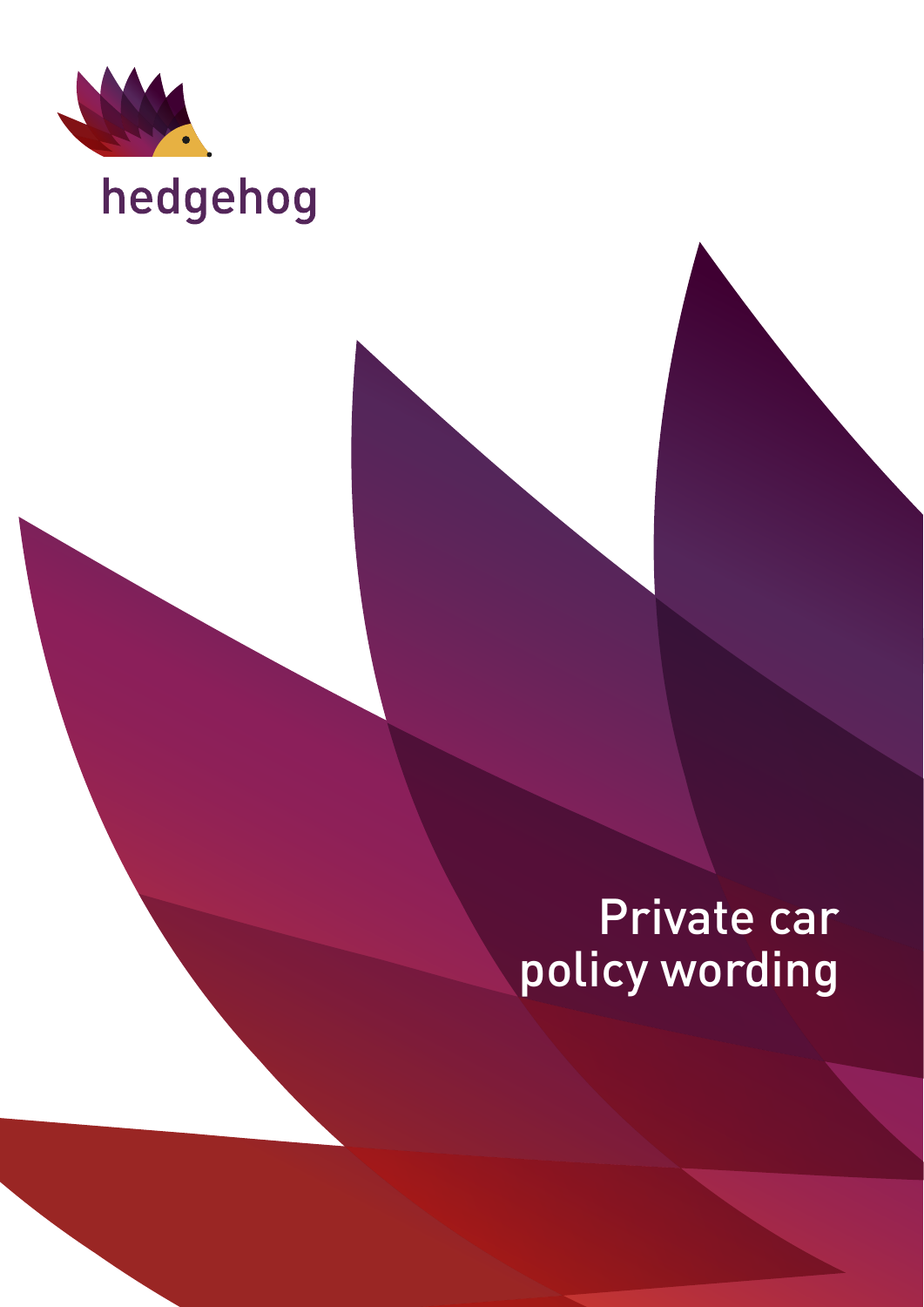# Table of contents

- Private car policy summary
- Welcome to Hedgehog
- Definitions
- Your cover
- Making a claim
- Changes to your insurance
- **Section 1** Accidental damage
- **Section 2** Fire and theft
- Sections 1 and 2 How the insurer will settle your claim
- **Section 3** Glass in windscreens or windows
- **Section 4** Liability to other people
- **Section 5** Personal accident
- **Section 6** Medical expenses
- **Section 7** Personal belongings
- **Section 8** Keys and replacement locks
- **Section 9** Using your car abroad
- **Section 10** No claim discount
- **Section 11** No claim discount protection
- **Section 12** General conditions
- **Section 13** General exceptions
- Customer satisfaction
- Important information Data Protection Notice
- Regulatory information
- Financial Services Compensation Scheme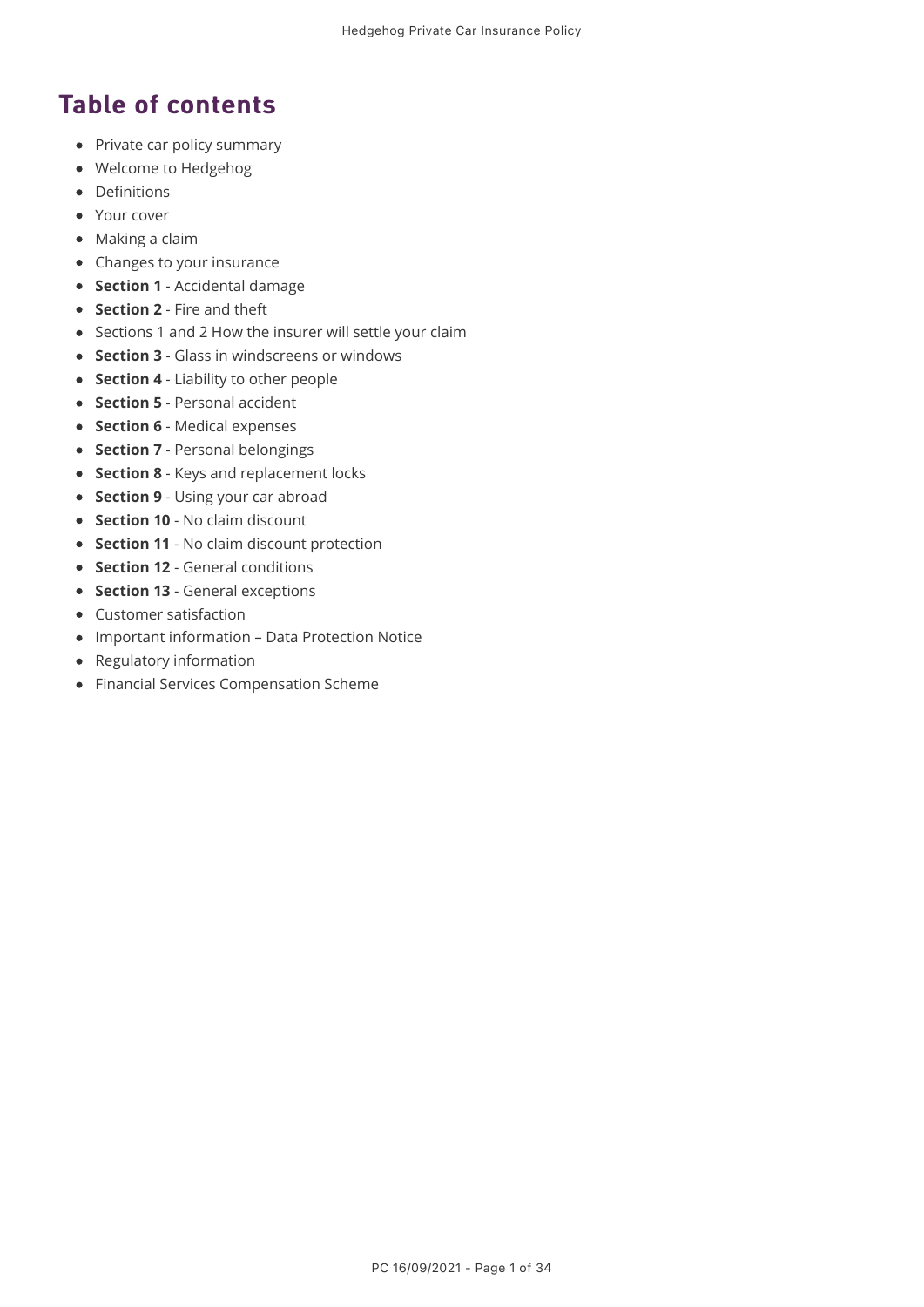# Private car policy summary

Please note that this is a summary of your policy. It does not contain the full terms and conditions of your Hedgehog policy, which you can find in the policy wording that follows.

This summary relates to Hedgehog policies effective from 16th September 2021 onwards.

The policy is provided by Hedgehog Limited and underwritten by Mulsanne Insurance Company Limited.

You can choose the cover that suits your needs from:

| Cover                          | <b>Description</b>                                                                                                                                                                               |
|--------------------------------|--------------------------------------------------------------------------------------------------------------------------------------------------------------------------------------------------|
| Comprehensive                  | Covers your car against accidental damage, loss or damage caused by fire or theft and<br>provides third party liability cover for injury or damage you may cause to others or their<br>property. |
| Third party, fire<br>and theft | Covers your car against loss or damage caused by fire or theft, and provides third party<br>liability cover for injury or damage you may cause to others or their property.                      |

The level of cover, together with any endorsements that may apply to your policy, are shown in your schedule.

This is an annual policy, which we may automatically renew at the end of each policy year unless you tell us otherwise.

Most claims will be subject to an excess, which is the amount you have to pay towards the claim.

Your schedule shows the excess (or excesses) applicable to your policy.

You need to let us know if you plan to leave the country for more than 60 days and are not taking your car.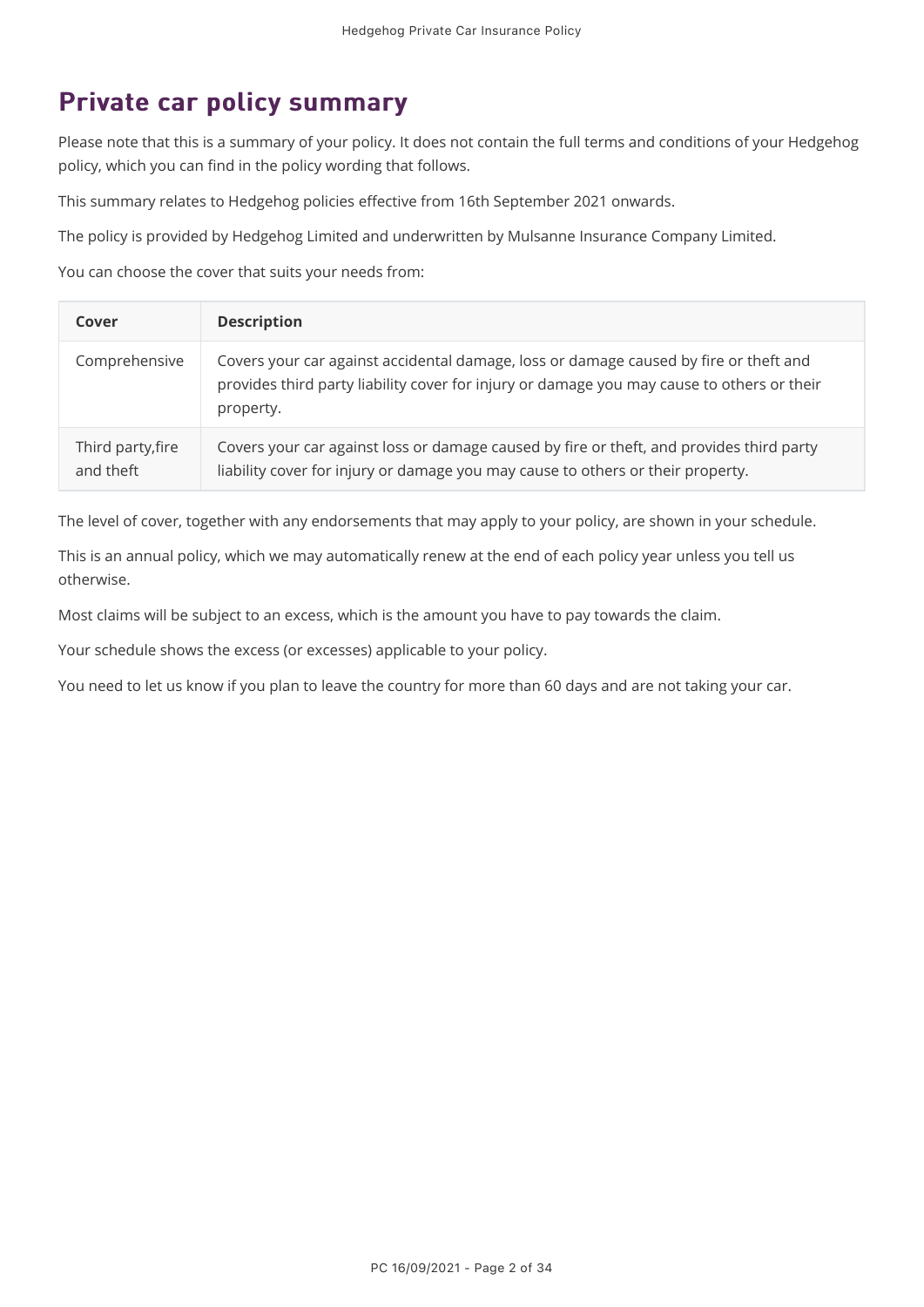# Features, benefits and exclusions of your car insurance policy

|                                                                               | Features & Benefits                                                                                                                                                                                                                                                                                                                                                                                                                                  | Significant exclusions or limitations                                                                                                                                                                                                                                                                                                                                                                                                                                                                                                                                                                                                                                                                                                                                                                                                              |
|-------------------------------------------------------------------------------|------------------------------------------------------------------------------------------------------------------------------------------------------------------------------------------------------------------------------------------------------------------------------------------------------------------------------------------------------------------------------------------------------------------------------------------------------|----------------------------------------------------------------------------------------------------------------------------------------------------------------------------------------------------------------------------------------------------------------------------------------------------------------------------------------------------------------------------------------------------------------------------------------------------------------------------------------------------------------------------------------------------------------------------------------------------------------------------------------------------------------------------------------------------------------------------------------------------------------------------------------------------------------------------------------------------|
| Section 1 -<br>Accidental<br>damage<br>√Comp<br><b>XTPFT</b>                  | Replacement or repair if your car,<br>٠<br>spare parts or accessories are<br>accidentally or maliciously<br>damaged.<br>New car replacement if, within 12<br>months of buying from new, the<br>cost of repairing your car following<br>an accident is more than 59% of the<br>last UK list price including taxes.<br>• Cover includes draining and flushing<br>the fuel tank, and any damage to<br>your car's engine from accidental<br>misfuelling. | The excess shown on your schedule.<br>٠<br>Loss of or damage to your car when it is<br>unoccupied unless all windows, doors and<br>roof openings are closed and locked and<br>all keys needed to lock the car are in your<br>possession or the person authorised to<br>use your car.<br>Loss or damage caused by a member of<br>your family or household taking the car<br>without your permission.<br>Loss of value after repair.<br>٠<br>Loss as a result of deception or fraud.<br>$\bullet$<br>New car replacement only applies if the<br>$\bullet$<br>replacement car is available in the UK and<br>anyone else who has an interest in your<br>car agrees. You must be the first and only<br>registered keeper.<br>Courtesy car - this is not guaranteed to be<br>the same size or model as your own car<br>and depends on what is available. |
| Section 2 -<br>Fire and<br>theft<br>√Comp<br>√TPFT                            | Replacement or repair if your car,<br>$\bullet$<br>spare parts or accessories are lost<br>or damaged by fire, lightning,<br>explosion, theft or attempted theft.<br>New car replacement if, within 12<br>months of buying it from new, your<br>car is stolen and not recovered, and<br>the cost of repairing your car is<br>more than 59% of the last UK list<br>price including taxes.                                                              |                                                                                                                                                                                                                                                                                                                                                                                                                                                                                                                                                                                                                                                                                                                                                                                                                                                    |
| Section 3 -<br>Glass in<br>windscreens<br>or windows<br>√Comp<br><b>XTPFT</b> | Replacement or repair of<br>$\bullet$<br>windscreen or windows (including<br>scratching of paintwork caused by<br>broken glass).<br>No effect on your no claim discount.<br>$\bullet$<br>When required, we will also cover<br>۰<br>the costs to recalibrate your car's<br>ADAS (Advanced Driver Assistance<br>System) after the replacement of<br>your windscreen.                                                                                   | • The excess shown on your schedule.<br>Any claim which involves more than the<br>breaking of glass and scratching of<br>paintwork caused by broken glass.<br>Windscreens or windows not made of<br>$\bullet$<br>glass.<br>Any glass that is part of a removable or<br>$\bullet$<br>folding convertible roof.<br>Any amount over £200 for replacement or<br>$\bullet$<br>£50 for repair unless the insurers'<br>approved glass supplier is used.<br>• Claims for damage to sunroofs, fixed or<br>moveable roof panels or panoramic roofs<br>even if they are made of glass.<br>We will not pay more than the market<br>value of your car at the time of the loss<br>(less any excess that may apply).                                                                                                                                              |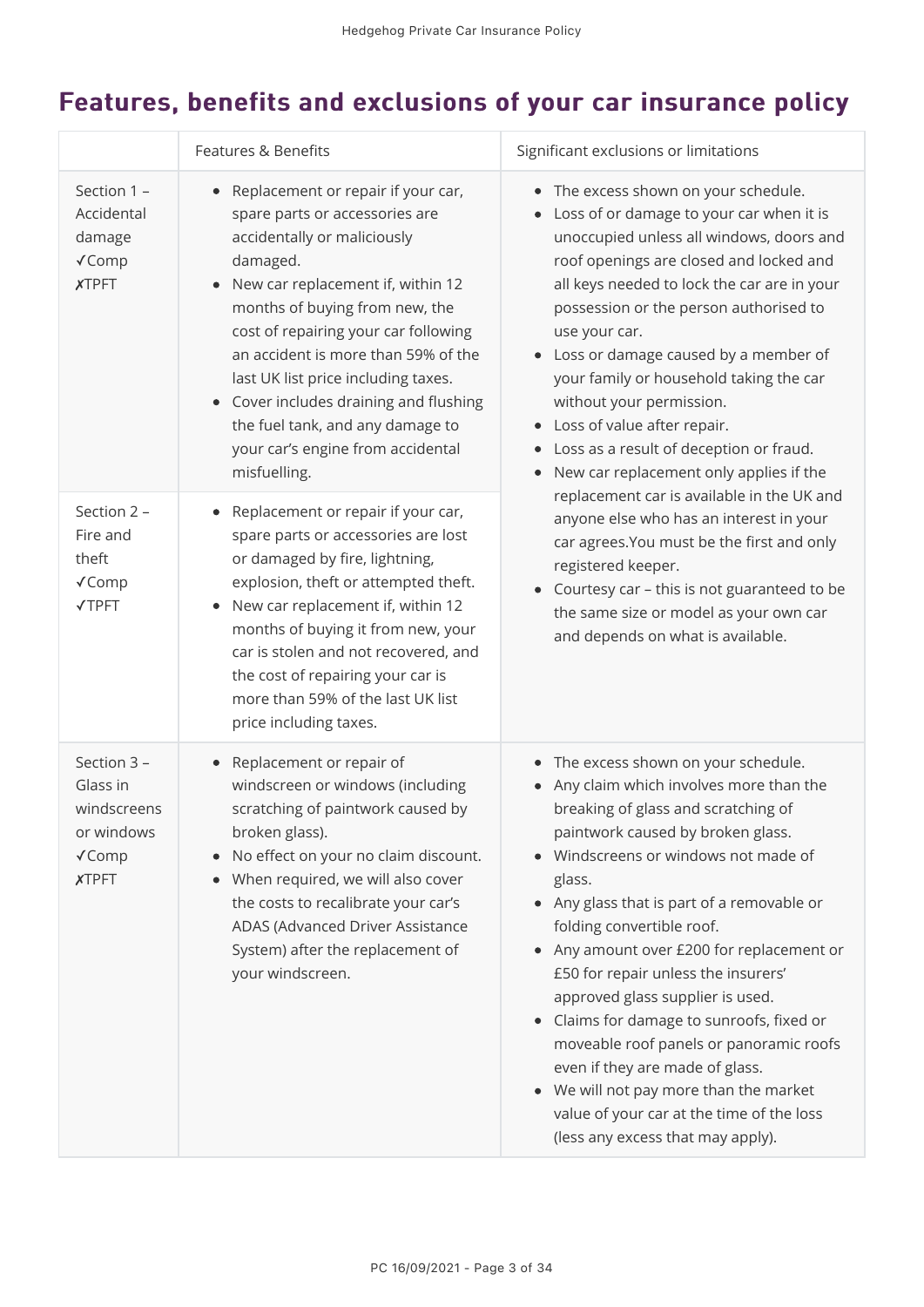| Section 4 -<br>Liability to<br>other<br>people<br>√Comp<br>√TPFT        | • Death of or injury to other<br>people, unlimited.<br>• Third party property<br>damage, up to £20m and £5m<br>for costs and expenses.<br>• Driving other cars (DOC)<br>third party only cover for the<br>policyholder (comprehensive<br>policies only). | Driving other cars (DOC) cover only applies for<br>comprehensive policies if it is shown on the certificate<br>of motor insurance. Covers the policyholder only for<br>third party only cover. This cover excludes cover<br>outside the UK or for cars registered outside the UK<br>or when your car has been stolen or declared a total<br>loss.<br>If you or any driver named in the certificate of motor<br>insurance is convicted of driving under the influence<br>of drugs or alcohol, the most the insurer will pay will<br>be the cover required under road traffic legislation.<br>The insurer may recover from you any amount that<br>they have to pay. |
|-------------------------------------------------------------------------|----------------------------------------------------------------------------------------------------------------------------------------------------------------------------------------------------------------------------------------------------------|-------------------------------------------------------------------------------------------------------------------------------------------------------------------------------------------------------------------------------------------------------------------------------------------------------------------------------------------------------------------------------------------------------------------------------------------------------------------------------------------------------------------------------------------------------------------------------------------------------------------------------------------------------------------|
| Section 5 -<br>Personal<br>accident<br>√Comp<br><b>XTPFT</b>            | Up to £5,000 per person,<br>$\bullet$<br>up to £10,000 per<br>accident if the<br>policyholder, spouse,<br>common law partner or<br>civil partner are<br>accidentally injured or<br>killed in the insured car.                                            | This cover is not available if the car is a convertible.<br>Cover is excluded if death due to suicide, failure to<br>wear a seatbelt, or if any driver is convicted of driving<br>while under the influence of drink or drugs.                                                                                                                                                                                                                                                                                                                                                                                                                                    |
| Section 6 -<br>Medical<br>expenses<br>√Comp<br><b>XTPFT</b>             | • Up to £100 for each<br>person injured in your<br>car if it is involved in an<br>accident.                                                                                                                                                              | This cover is not available if the car is a convertible.                                                                                                                                                                                                                                                                                                                                                                                                                                                                                                                                                                                                          |
| Section 7 -<br>Personal<br>belongings<br>√Comp<br><b>XTPFT</b>          | Up to £250 cover for loss<br>$\bullet$<br>or damage caused by<br>accident, fire or theft.                                                                                                                                                                | • Excludes any loss or damage when no-one is in the<br>car unless all its doors and, windows and sunroof are<br>closed and locked.<br>No cover if the property is in a convertible car, unless<br>it is stored in locked luggage or locked glove<br>compartment.                                                                                                                                                                                                                                                                                                                                                                                                  |
| Section 8 -<br>Key and<br>replacement<br>locks<br>√Comp<br><b>XTPFT</b> | Up to £500 to replace<br>$\bullet$<br>keys and locks if you<br>lose your keys or they<br>are stolen.                                                                                                                                                     | Excludes any loss where the keys are either left in or<br>on your car at the time of the loss.<br>Excludes any loss where they are taken without your<br>$\bullet$<br>consent by a member of your immediate family or a<br>person living in your home.                                                                                                                                                                                                                                                                                                                                                                                                            |
| Section 9 -<br>Using your<br>car abroad<br>√Comp<br>√TPFT               | • Use of your car in the EU<br>countries is included up<br>to 30 days per year.                                                                                                                                                                          |                                                                                                                                                                                                                                                                                                                                                                                                                                                                                                                                                                                                                                                                   |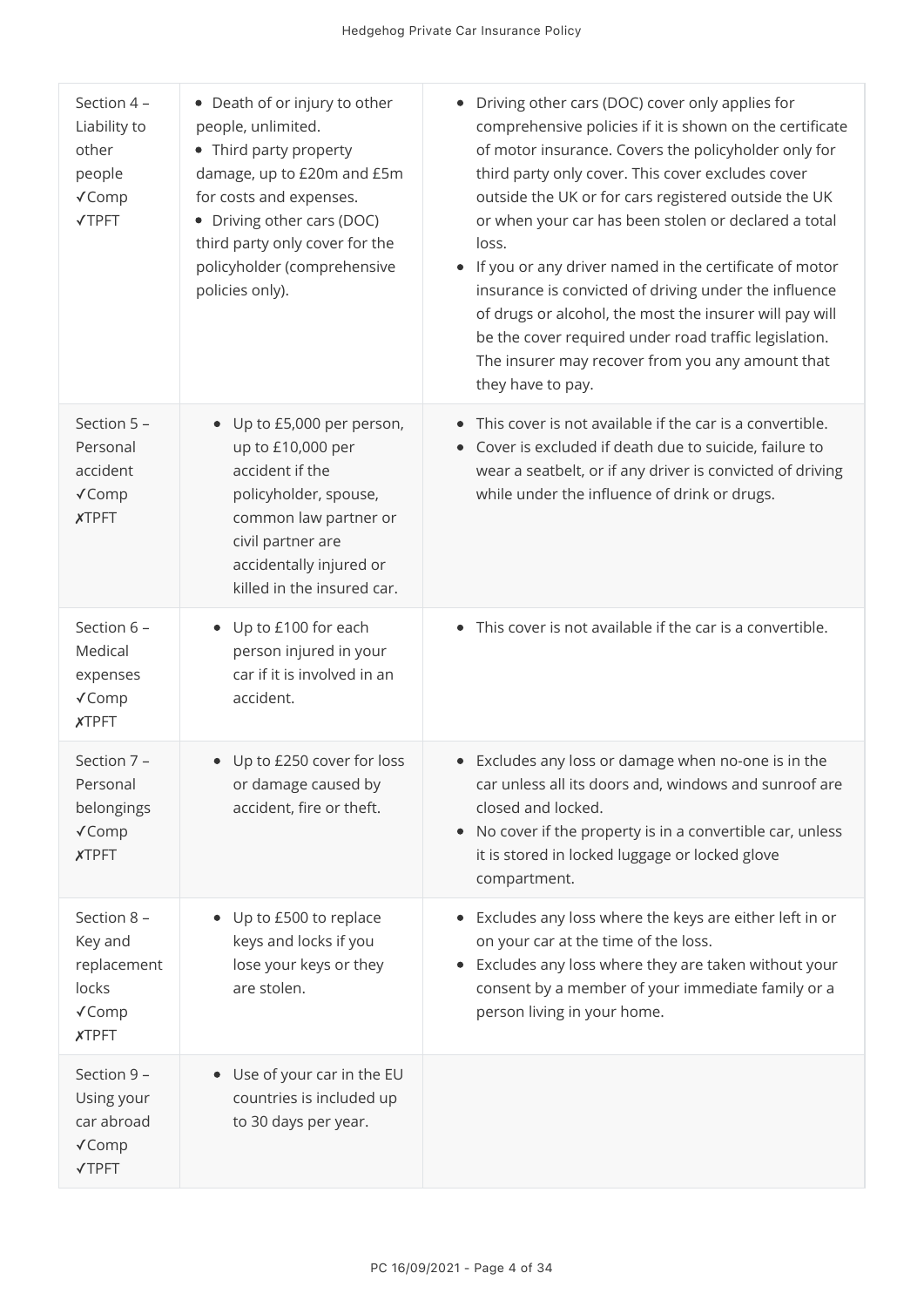| Section 10 -<br>No claim<br>discount<br>$\sqrt{C}$ omp<br><b>√TPFT</b>                 | • No loss of no claim discount if hit by uninsured<br>driver.                                                                                      | • No claim discount will be<br>reduced if the insurer cannot<br>recover outlay in full.                       |
|----------------------------------------------------------------------------------------|----------------------------------------------------------------------------------------------------------------------------------------------------|---------------------------------------------------------------------------------------------------------------|
| Section $11 -$<br>No claim<br>discount<br>protection<br>$\sqrt{C}$ omp<br><b>√TPFT</b> | • No claim discount protection is available. This<br>will keep your no claim discount provided you<br>have no more than two claims in three years. | $\bullet$ The no claim discount<br>protection will not prevent<br>your premium from<br>increasing at renewal. |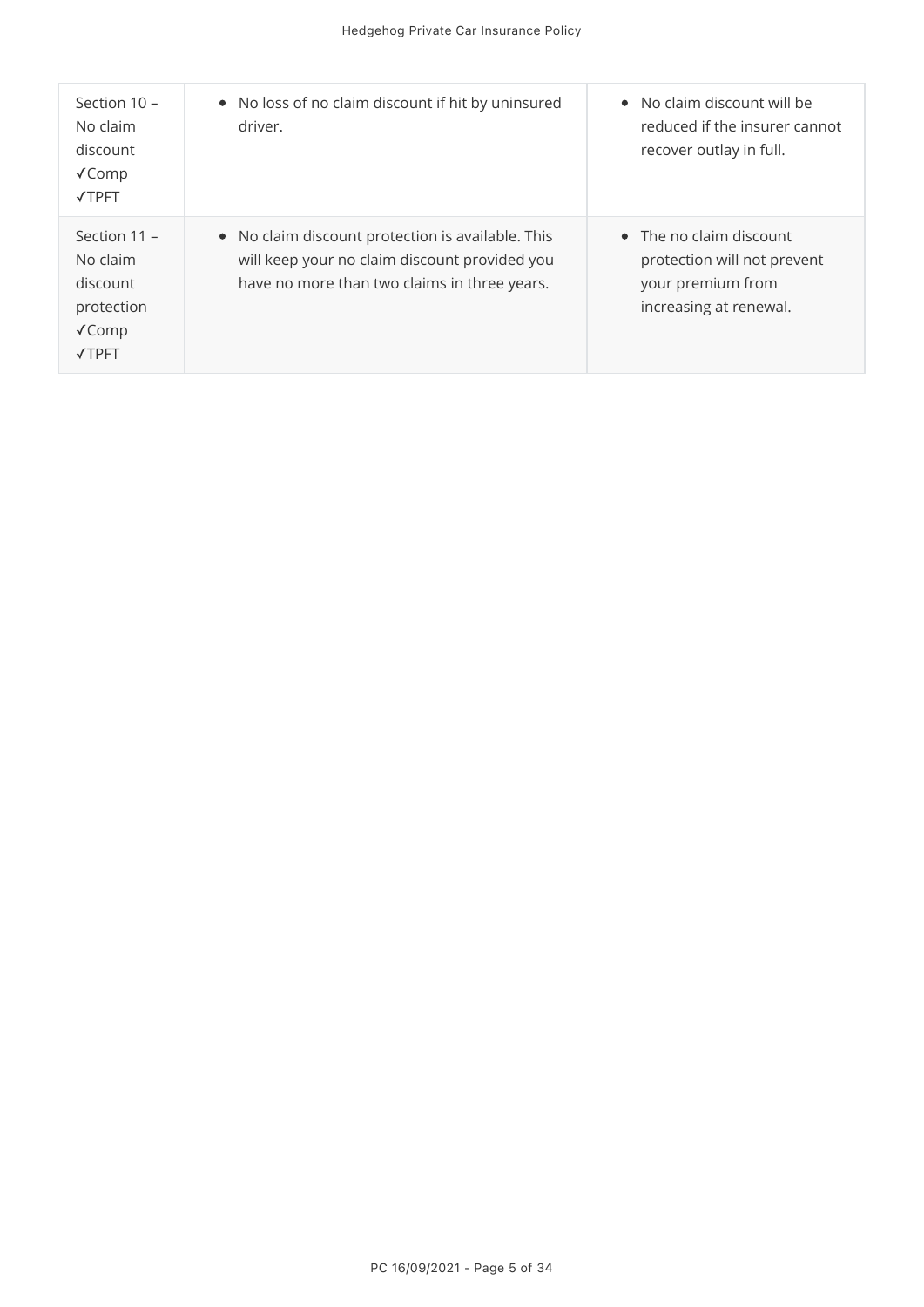### **Complaints**

If you want to make a complaint, please email us at [complaint@hedgehoginsurance.com](mailto:complaint@hedgehoginsurance.com) or go to [https://www.hedgehoginsurance.com](https://www.hedgehoginsurance.com/) where you can complete a complaints form.

If we cannot settle your complaint, you may be able to refer it to the Financial Ombudsman Service.

### **Financial Services Compensation Scheme**

The insurer is covered by the Financial Services Compensation Scheme (FSCS). If the insurer cannot meet its liabilities you may be entitled to compensation under this scheme. Further information about the scheme is available from the FSCS website [http://www.fscs.org.uk](http://www.fscs.org.uk/)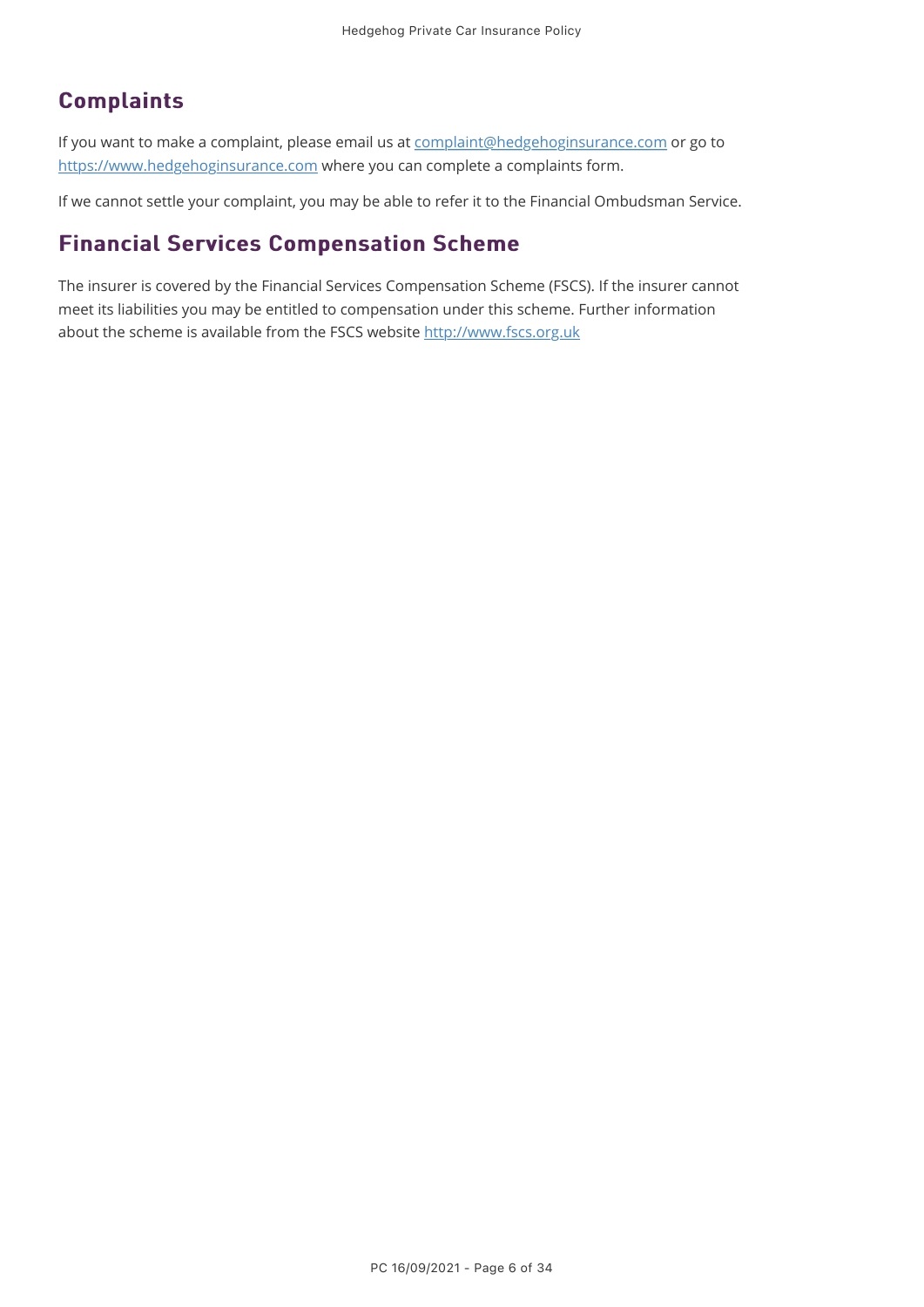# Private car policy wording Private car policy wording

# **Welcome to Hedgehog**

Thank **you** for choosing Hedgehog for **your** car insurance.

This is **your** private car **policy** wording. Please read it carefully together with **your schedule**, **statement of fact** and the **certificate of motor insurance**, as together these documents form the contract between **you** and the **insurer**. These documents are available in **Your** Account at [https://www.hedgehoginsurance.com](https://www.hedgehoginsurance.com/)

**You** enter into a contract with **us** when **you** agree to take out the **policy** on the terms and conditions offered and pay the premium or deposit premium.

**IMPORTANT**: This contract is based on the information **you** provided when **you** applied for this insurance. Please check **your statement of fact** carefully to ensure that the information **you** have supplied is correct. If any of this information is incorrect, please make the changes to **your policy** immediately online via **Your** Account.

This wording also provides information about changes which may affect **your policy** and how **you** must tell **us** straight away about any changes **you** make (page 11) as well as how to tell **us** about any claims (page 10).

If **you** do not inform **us** about any inaccuracy or change, it may affect any claim **you** make or could result in **your** insurance being invalid. It is an offence under road traffic legislation to make a false statement or to misrepresent or withhold information for the purposes of obtaining a **certificate of motor insurance**.

This is a contract with **us** and **our** authorised **insurers** whose terms and conditions are set out in this document. The **schedule**, the **certificate of motor insurance**, the information **you** gave to **us** as shown on the **statement of facts** and declarations that **you** made to **us** all form the **contract of motor insurance**.

English law will apply to this contract unless **you** and the **insurer** have otherwise agreed in writing. This contract is written in English and any associated communications will be in English.

### **Peter Storey**

CEO – Hedgehog Limited

For and on behalf of Mulsanne Insurance Company Limited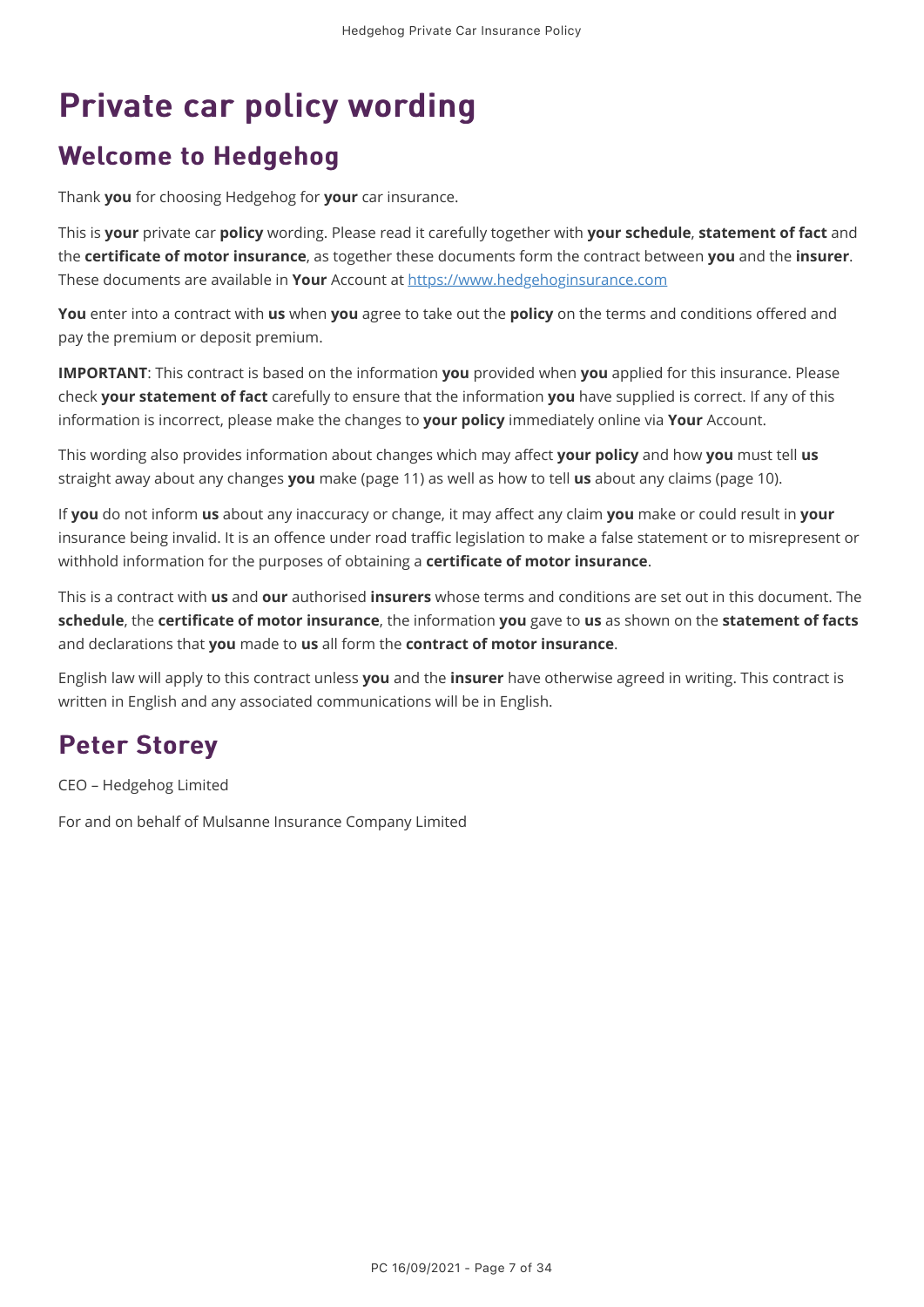# The role and responsibilities of the policy administrator

(applies only to a Hedgehog **multi-vehicle policy**).

All policies belonging to a **multi-vehicle policy** must have the same **policy administrator**.

The **policy administrator** must be a policyholder on one or more of the policies associated with the **multi-vehicle policy**.

The **policy administrator** will be **our** primary point of contact in relation to this **policy** and all policies associated with the **multi-vehicle policy**.

The **policy administrator** is responsible for representing **you** and to act on **your** behalf, to ensure all policyholder(s) read and check their **policy** documentation throughout the current and subsequent **periods of insurance**, including renewal.

#### The **policy administrator**:

- Will have access to all documentation, information and personal data relating to all drivers on this **policy**
- Can nominate another policyholder to become the **policy administrator** subject to the agreement of all policyholders associated with the **multi-vehicle policy**
- Can make any change to all parts of **your policy**
- Can cancel **your policy** and take responsibility for notifying **you** of the cancellation
- Can authorise on **your** behalf collection of premium or update payment details.

Data Protection – A **policy administrator** must pass data protection questions on their own **policy**, they are then free to discuss all other policies associated with the **multi-vehicle policy**.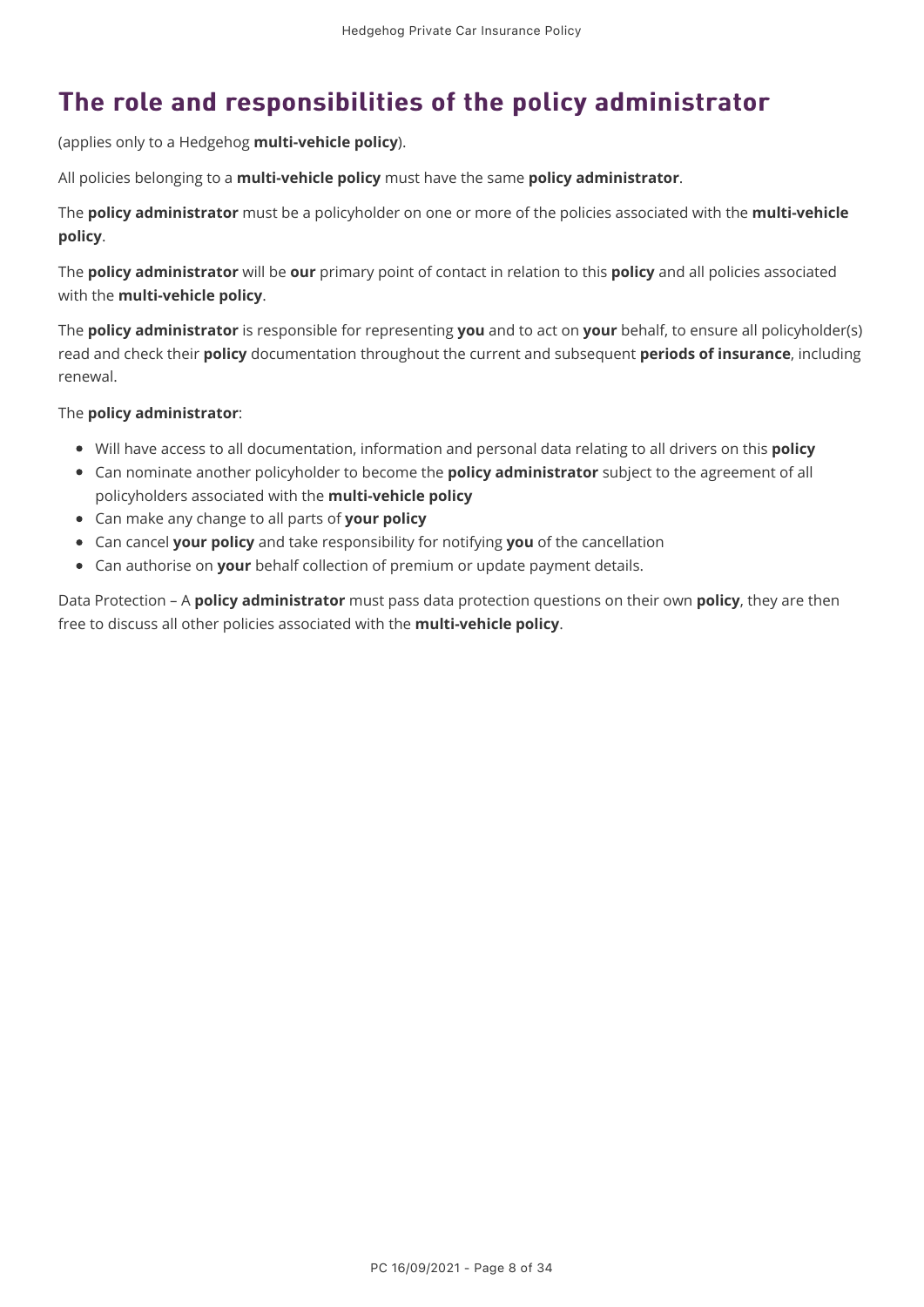# **Definitions**

Wherever the following words and phrases appear in bold within this **policy** wording they will have the meaning given below, except where indicated under the Data Protection Notice (Page 33).

**Audio, visual, navigation and communication equipment**: Equipment listed below which is permanently fitted to **your car** and designed solely for use in a motor vehicle:

- Radio, cassette, compact disc or other audio equipment;
- Telephone or other communication equipment;
- Television or other visual entertainment equipment; and
- Visual navigation equipment.

**Certificate of motor insurance**: A legal document which evidences that **you** have the insurance required by law, showing what vehicle is covered, who can drive **your car**, for what purposes it can be used and the **period of insurance**.

**Convertible car**: A motor vehicle in which the roof is removable and/or can retract and are often referred to as cabriolets, roadsters and/ or soft/hard tops.

**Courtesy car**: A car provided by a Hedgehog approved repairer or another company instructed by **us**. Courtesy cars are usually small cars with a manual gearbox (typically a one litre hatchback or similar). A courtesy car is not intended to be a like for like replacement for **your car**.

**Endorsement**: A clause which changes the terms of **your policy**. Any endorsement that applies is shown in **your schedule**.

**Excess**: The amount of any claim **you** will have to pay if **your car** is lost, stolen or damaged. All excesses that apply are shown on **your schedule**. **You** are responsible for paying all excesses applying to the **policy**, even if the incident is not **your** fault.

**Geographical limits**: Great Britain, Northern Ireland, the Isle of Man and the Channel Islands. This includes while **your car** is being transported between any of these countries.

**Insurer**: Mulsanne Insurance Company Limited is the insurance company which covers **you** and whose name is shown on **your certificate of motor insurance**.

**Key**: Any key or alternative electronic or mechanical device designed to secure, gain access to, and allow **your car** to be started or driven.

**Market value**: The cost of replacing **your car** with one of a similar make, model, age, mileage and condition based on market prices at the time of the accident or loss, excluding the value of a cherished plate. This value is based on research from specialist motor trade guides including

Glass's, Parkers and CAP. This may not be the same price **you** originally paid for **your car** or the value **you** declared on the **statement of fact**.

**Malicious damage**: Damage that is a result of a deliberate act with the purpose of causing harm or damage (including vandalism) but not damage caused by attempted theft.

**Multi-vehicle policy**: A group of 2 or more Hedgehog motor insurance policies, where the policyholders share the same address, and where a discount has been given for insuring the policies together.

**Period of insurance**: The length of time covered by this **policy**, as shown on **your** current **certificate of motor insurance**.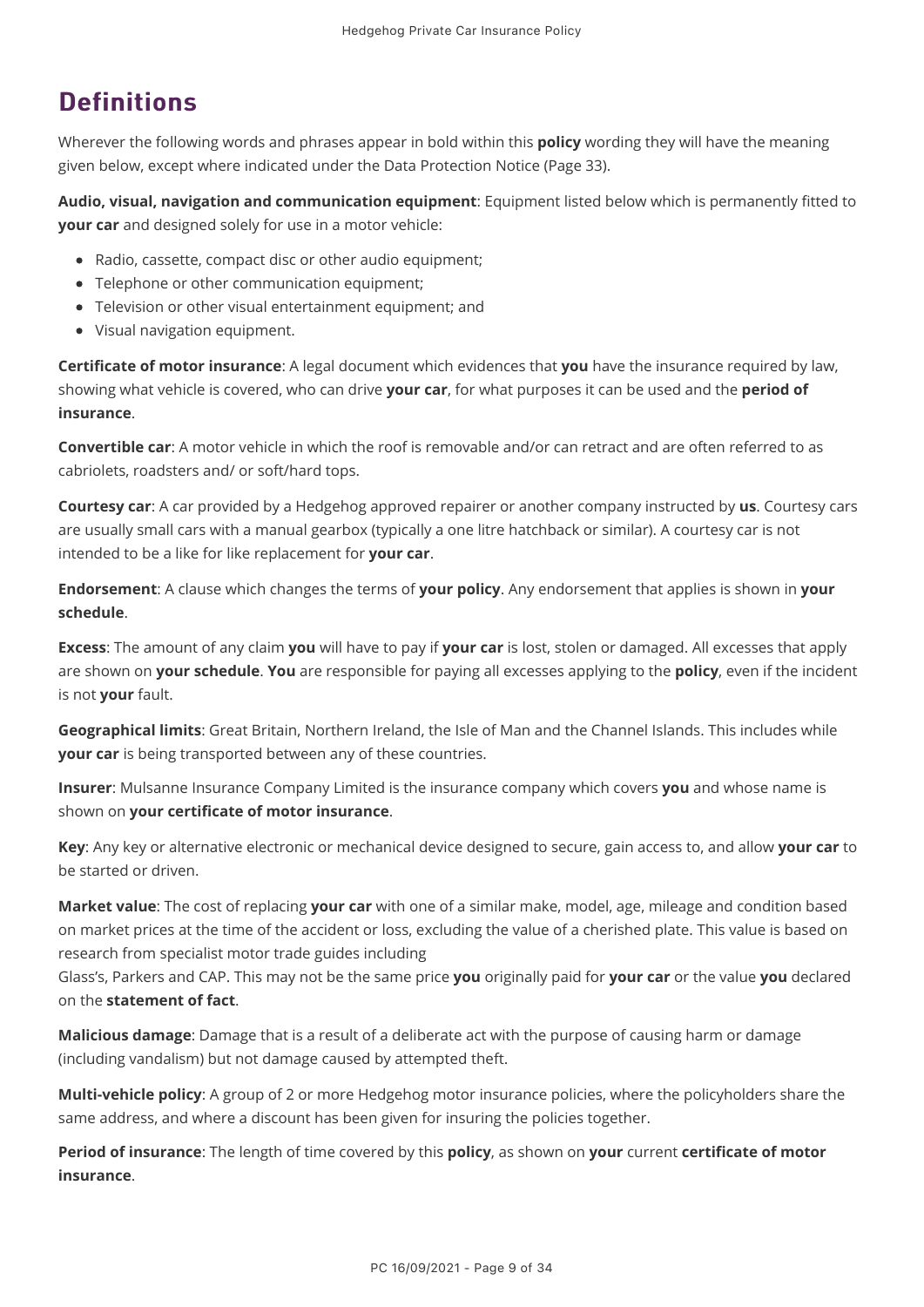**Policy, contract of motor insurance**: The documents that form the contract of insurance; this document, the **schedule**, **statement of fact** and **certificate of motor insurance** and **endorsements**.

**Policy administrator**: A person nominated to act on **your** behalf by **you** and by other policyholders in respect of a Hedgehog **multi-vehicle policy**.

**Schedule**: The latest document issued to **you**, which gives details of the **period of insurance**, the sections of the **policy** which apply, the premium **you** have to pay, the car which is insured and details of any **excess**.

**Statement of fact**: The latest document containing the statements made by **you**, the information provided by **you** and declared as correct when **you** applied for, renewed or adjusted **your** cover and on which **we** have relied when agreeing to offer this **policy**.

**We, our, us**: Hedgehog Limited acting on the authority of the **insurer**.

**You, your**: The person named as the policyholder on **your** current **schedule** and **certificate of motor insurance**.

**Your car**: Any private motor vehicle stated on **your** current **certificate of motor insurance** and **schedule**, including a **courtesy car** provided by one of the approved repairers under this insurance.

### Your cover

The level of cover and any **endorsements** that apply are shown in **your schedule**.

If the cover is changed, or if any new **endorsements** are applied, **we** will give **you** a new **schedule**.

If **your** cover is detailed in **your schedule** as:

Comprehensive - Sections 1 to 10, 12 and 13 of this policy wording apply.

Third party, fire and theft - Only sections 2, 4, 9, 10, 12 and 13 of this policy wording apply.

Section 11 – No claim discount protection will apply if **you** have bought it and it is shown in **your schedule**.

If **you** have bought other optional extras these will be shown in **your schedule** and separate policy wordings and contracts will apply.

# **Making a claim**

24-hour claims helpline - 0330 058 7330

If **you**, or **your car**, are involved in any type of accident or loss, please call **our** claims helpline within 24 hours of the incident, or as soon as practically possible after the event by phoning the number above.

All accidents or claims must be reported regardless of whether **you** want to make a claim or not and whether **you** are at fault or not. Failure to report an accident or claim may result in **your** insurance being invalid.

Our claims helpline is open 24 hours per day, 365 days per year.

If **your car** is damaged, and the damage to **your car** is covered under **your policy**, **our** claims team will arrange for a fast and efficient repair through **our insurer's** approved repairer network. **We** will instruct one of **our** approved repairers to collect **your car**. **You** will be provided with a **courtesy car**, free of charge, while **your car** is being repaired, subject to availability. The **courtesy car** is only available while the **policy** is in force and the use of a **courtesy car** ends when the **policy** is cancelled.

The repairs carried out by the **insurer's** approved repairer are guaranteed for 5 years.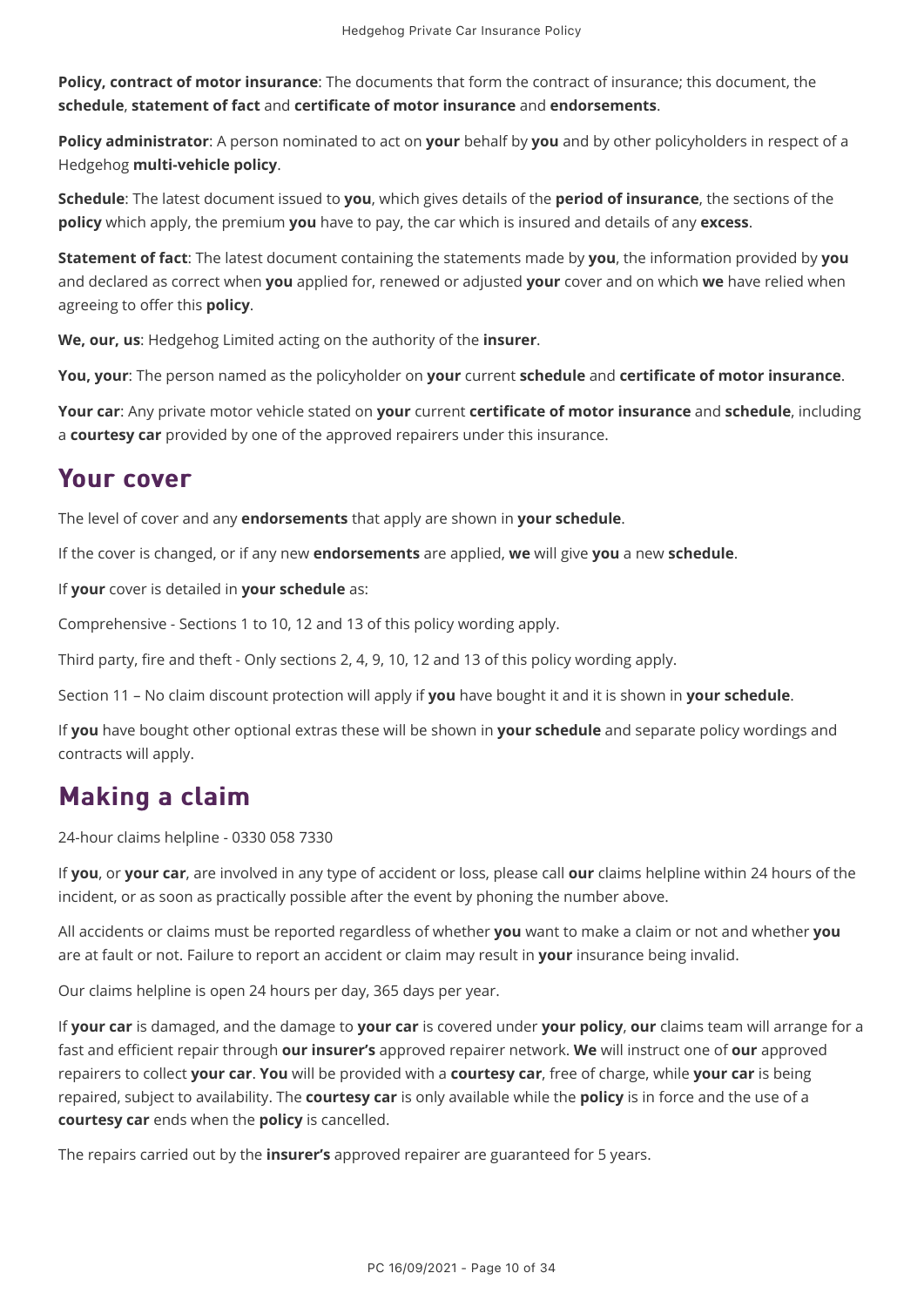If **you** choose not to use the **insurer's** approved repairer network, an additional **excess** will apply. **You** will need to provide **us** with two estimates from repairers, and **we** may need to arrange a physical inspection of **your car** before agreeing the repair. **We** will not guarantee the repairs and **we** will not provide a **courtesy car**.

### Windscreen claims

If **your policy** includes windscreen cover, please book online via **our** website to arrange repair or replacement of **your** windscreen -<https://www.hedgehoginsurance.com/claims>

### Changes to your insurance

It is important that **you** tell **us** immediately about any changes to the information that **you** have provided which is detailed in **your statement of fact**, **schedule** and **certificate of motor insurance**. **You** should also show **your policy** to anyone else who is covered under it and ensure that they are aware of its terms and conditions. Failure to notify **us** of any changes may result in **your policy** not being valid and **we** may not pay **your** claim or only pay part of **your** claim. **We** may also cancel or void **your policy**.

For example, **you** must tell **us** about:

- A change of car (including additional cars) or a change of its registration mark;
- All changes **you** or anyone else make to **your car** if these mean the vehicle is different from the manufacturer's standard specification (whether the changes are mechanical or cosmetic);
- If **you** sell or get rid of **your car**;
- A change of address or change the place **you** keep **your car**;
- A change of job, including any part-time work by **you** or other drivers, or a change in the type of business or having no work;
- **You** change what **you** or anyone covered by this **policy** use **your car** for (for example, **you** start using it for business purposes or delivery purposes even if **you** have arranged separate insurance for this);
- A change to the drivers covered under this **policy**;
- If **you** or anyone covered by this **policy** changes their name (for example, by marriage);
- **You** or anyone covered by this **policy** has an accident or claim under another motor insurance policy;
- **You** or anyone covered by this **policy** have had a motoring conviction, driving licence endorsement, fixed penalty points or been disqualified from driving;
- **You** or anyone covered by this **policy** have had their licence revoked or their licence has expired and has not been renewed;
- **You** or any driver named in the **certificate of motor insurance** are convicted of a non-motoring criminal offence; or
- **You** or anyone covered by this **policy** cease to be a permanent UK resident.

If **you** don't tell **us** about any changes, the **insurer** may not be able to cover **you** if **you** need to make a claim or only pay part of **your** claim, and in certain circumstances **your policy** could be cancelled or made void by **us** or the **insurer**.

If the **insurer** accepts a change to **your policy**, **we** may apply a fee for certain changes to **your policy**, in addition to any change in premium charged by the **insurer**. **You** can find details of **our** fees in **our** Terms of Business document.

To make changes to **your policy** – go to **Your** Account at [https://www.hedgehoginsurance.com](https://www.hedgehoginsurance.com/)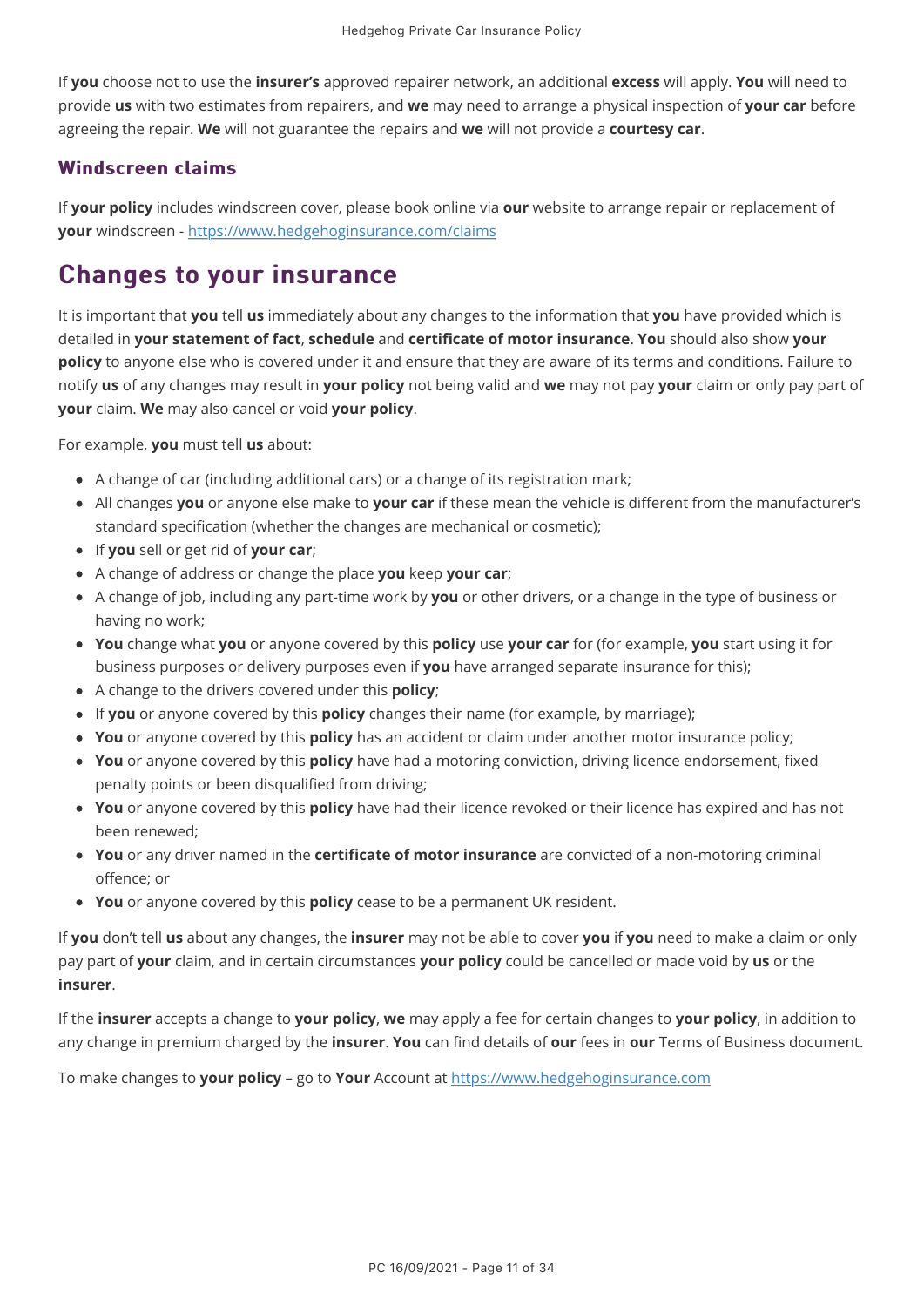# Section 1 - Accidental damage

### What is covered

### 1.1 Accidental damage 1.1 Accidental damage

If shown on **your schedule**, the **insurer** will cover **you** under this section for accidental damage or **malicious damage** to:

- **Your car**;
- **Your car's** accessories and spare parts while in or on **your car**; and
- **You car's audio, visual, navigation and communication equipment**. The most the **insurer** will pay for aftermarket equipment subject to proof of purchase is 15% of the value of **your car** up to a maximum of £1000.

The **insurer** will at its choice either:

- Pay the cost of repairs to **your car**, if **your car** is economically repairable less any required **excess**, or
- Make a cash payment of the **market value** of **your car** at the time of the damage or loss less any required **excess** if it is not economical to repair **your car**.

### 1.2 Misfuelling 1.2 Misfuelling

If **you** have comprehensive cover shown on **your schedule**, if **you** or any driver named in the **certificate of motor insurance** accidentally fill **your car** with the wrong fuel within **geographical limits**, the **insurer** will pay to drain and flush **your** fuel tank. Any damage to **your car** engine caused directly by the wrong fuel will also be covered. Once **we** have details of the misfuelling, **we** will agree with **you** how to arrange the repair.

# Section  $2 -$  Fire and theft

#### What is covered

The **insurer** will cover **you** under this section for loss or damage by fire, lightning, explosion, theft or attempted theft  $t \cap$ 

- **Your car** ;
- **Your car 's** accessories and spare parts while in or on **your car**; and
- **Your car 's audio, visual, navigation and communication equipment**. The most the **insurer** will pay for aftermarket equipment subject to proof of purchase is 15% of the value of **your car** up to a maximum of £1000.

The **insurer** will at its choice either:

- Pay the cost of repairs to **your car**, if **your car** is economically repairable less any required **excess**, or
- Make a cash payment of the **market value** of **your car** at the time of the damage or loss less any required **excess** if:
	- it is not economical to repair **your car**, or
	- if **your car** is stolen but not recovered.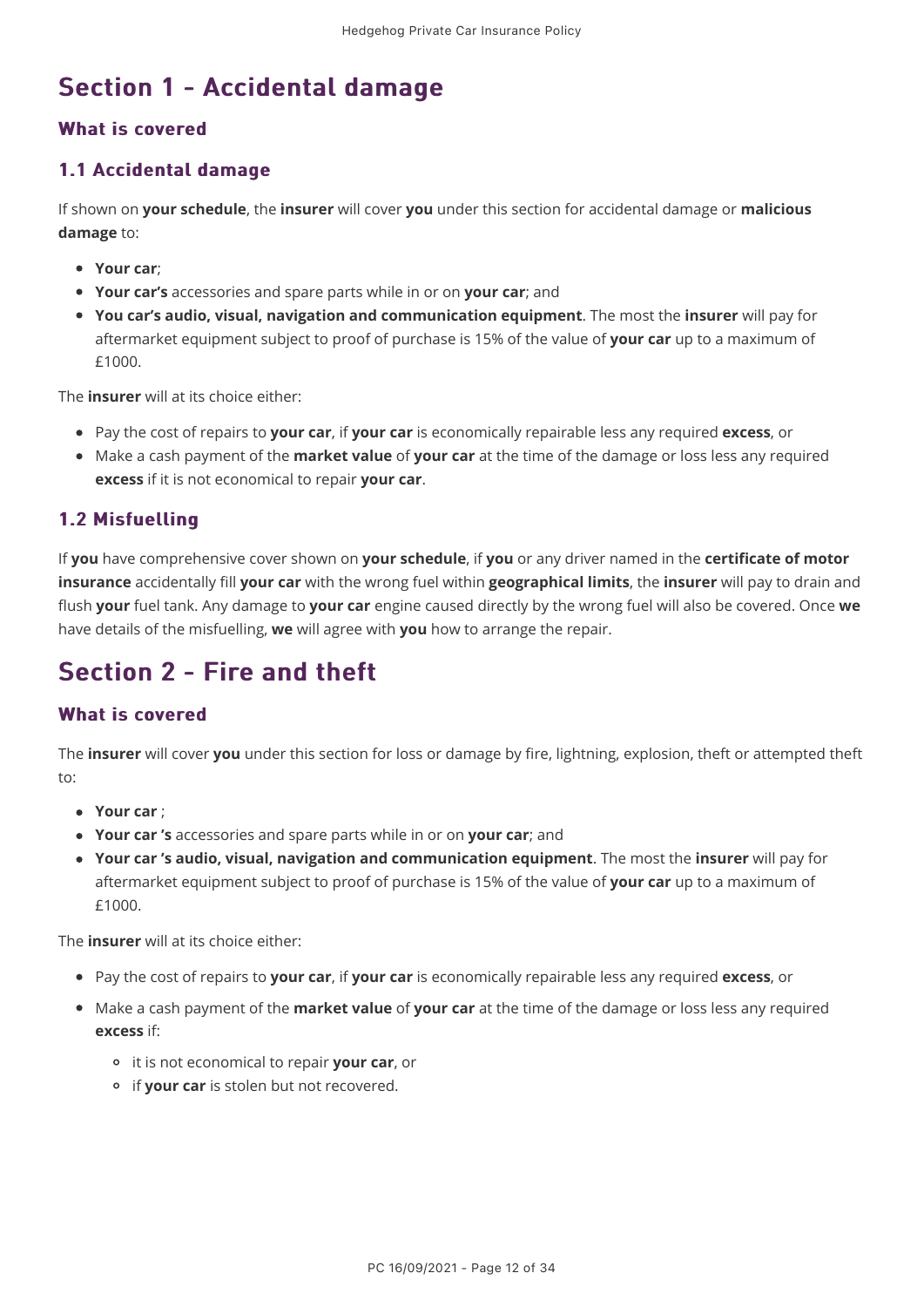#### What is not covered under sections 1 and 2

- The **excesses** shown on the **schedule** for each section. All **excesses** (including voluntary **excesses**) are cumulative. **You** must pay these **excesses** irrespective of who **you** consider to be responsible for the damage.
- Wear and tear.
- **Your car** losing value after or because of repairs, or for any repairs which improve **your car** beyond its condition before the loss or damage happened.
- Mechanical, electrical, electronic or computer failures, breakdowns or breakages.
- Damage to **your** tyres caused by braking, punctures, cuts or burst.
- More than the manufacturer's latest list price of any part or accessory as at the date of repair and reasonable costs for fitting.
- Costs of importing parts or accessories or storage costs caused by delays, where the parts or accessories are not available in the United Kingdom.
- Replacing any **audio, visual, navigation and communication equipment** or **your car's** accessories and spare parts if **your insurer** has paid **you** a cash amount to replace **your car**.
- Any payment over £1,000 or 15% of the value of **your car** (whichever is less) for loss or damage to **audio, visual, navigation and communication equipment**.
- Loss or damage to **audio, visual, navigation and communication equipment** not permanently fitted to **your car**.
- Loss of use of **your car** or any other indirect loss.
- Loss of or damage to **your car** by theft or attempted theft when it is unoccupied unless all its windows, locks and roof openings are closed and locked and all **keys** needed to secure **your car** are with **you** or the person authorised to use **your car**.
- Loss of or damage to **your car** as a result of deception or fraud by a person pretending to be a buyer or buying or acting on behalf of a buyer.
- Loss as a result of deception or fraud including loss as a result of a bank or building society not authorising a counterfeit cheque or other form of payment.
- Loss of or damage to **your car** where **your car** is driven or used without **your** permission by a member of:
	- **your** family or family of any driver covered by this **policy**;
	- **your** household or household of any driver covered by this **policy**; or
	- someone in a close personal relationship with **you** or any driver covered by this **policy** unless **you** report the person to the police for taking **your** car without **your** consent and no subsequent statement is made indicating that such a person did in fact have **your** permission.
- Loss or damage to **your car** as a result of a deliberate act caused by **you** or any driver covered to drive **your car** including, but not limited to:
	- driving over the prescribed limit for alcohol;
	- driving over the limit for drugs whether prescribed or otherwise;
	- driving and subsequently failing to provide a sample of breath, blood or urine when required to do so, without lawful reason;
	- racing formally or informally against another motorist; and
	- causing deliberate damage.
- Loss or damage to **your car** caused by any government, public or local authority legally removing, keeping or destroying **your car**.
- Loss or damage to any trailer, caravan or vehicle, or their contents, while being towed by **your car**.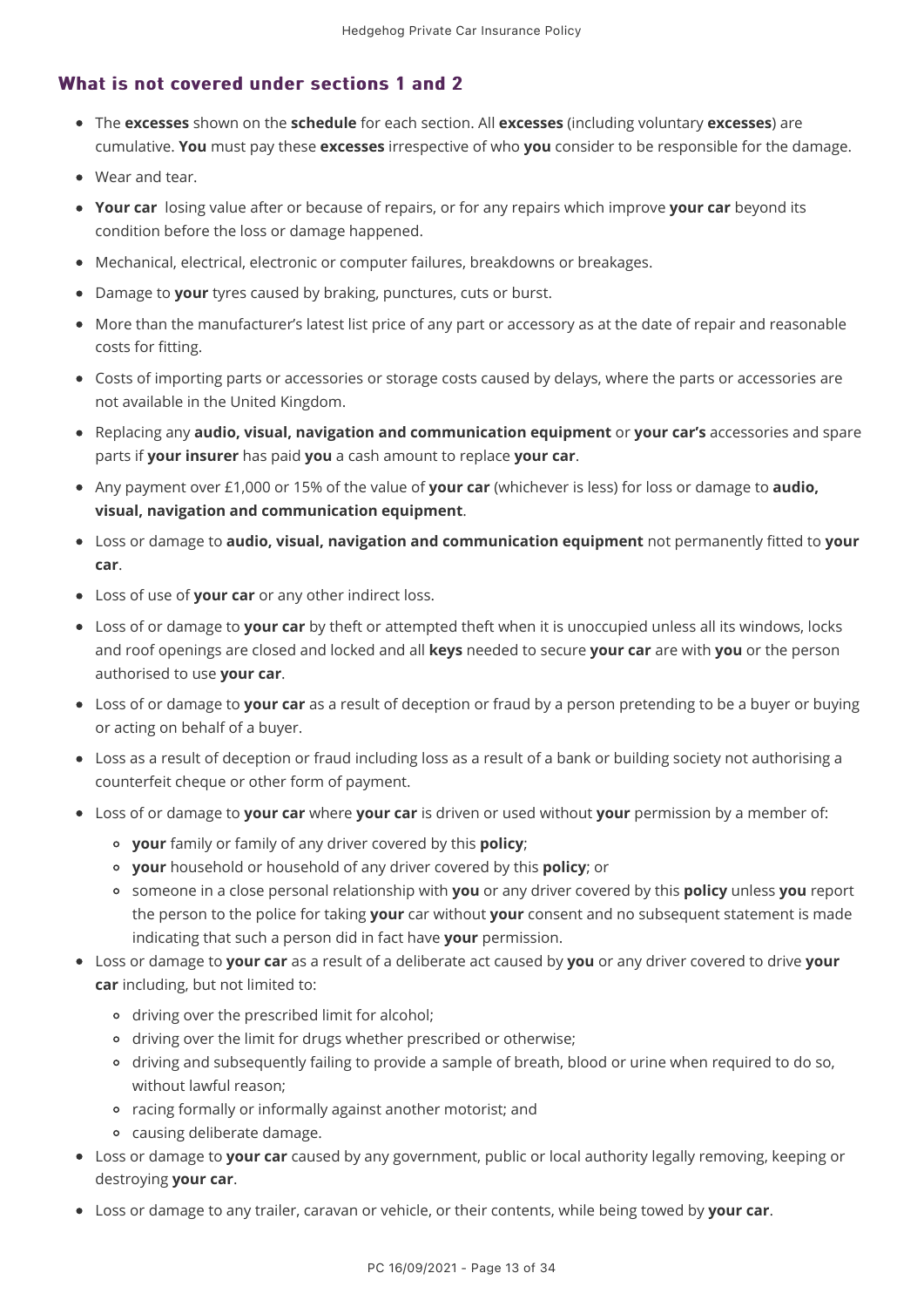- Damage to **your car** caused by towing any trailer, caravan or vehicle unless the trailer, caravan or vehicle is properly secured to **your car** by towing equipment manufactured for the purpose; and the method of towing the trailer, caravan or vehicle stays within the manufacturer's recommended towing limits and any other relevant law.
- Loss of or damage to **your car** if it is not covered by a valid Department of Transport test certificate (MOT), if one is needed by law or if **you** or any driver covered by this **policy** know that **your car** is in an unroadworthy condition.
- Damage to **your car** by inappropriate re-charging of its battery or fuel-cell.
- Damage to **your car** by the use of re-charging cables and equipment which have not been approved by the vehicles manufacturer or those supplied by the rapid charging unit used.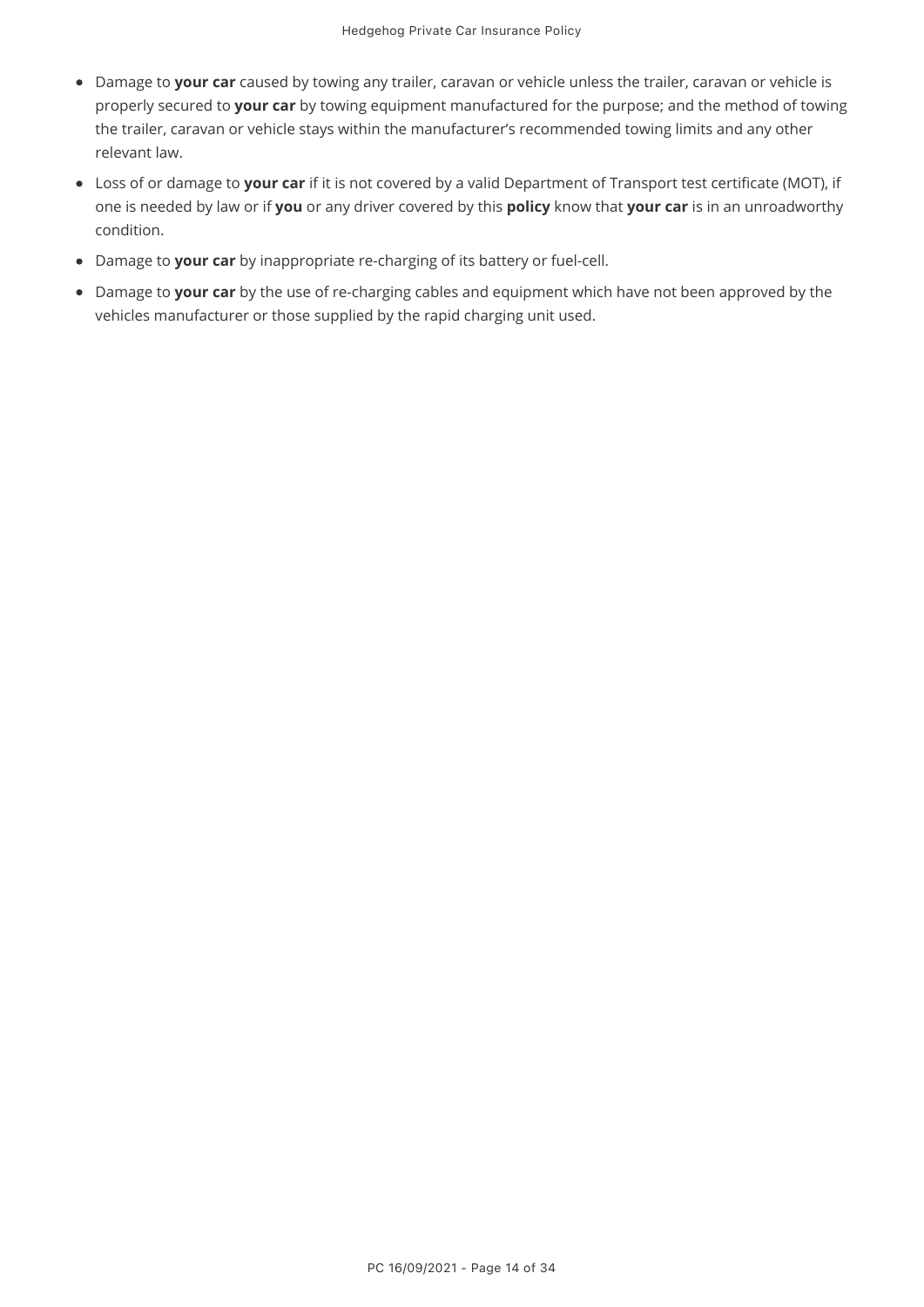# Sections 1 and 2 - How the insurer will settle your claim

#### 1) Removing and delivering your car

If **your car** is in the United Kingdom and cannot be driven as a result of loss or damage which is covered under this **policy**, the **insurer** will cover the reasonable cost of protecting it and taking it to the nearest suitable repairer, safe place or safe storage. **We** will arrange for **you** and **your** passengers to be taken home or to an address of **your** choice (including a railway station or such like for onward travel) where such home or address is within a 20 mile radius of **your cars** location. The **insurer** will also cover the reasonable cost of delivering **your car** to **you** at the address shown in **your policy** after it has been repaired.

### 2) Premiums, hire purchase and leasing 2) Premiums, hire purchase and leasing

If **you** make a claim and **you** have not paid all **your** premium, any unpaid premium may be deducted from any claim settlement made to **you**. If **your car** is considered a total loss and is under a hire-purchase or leasing agreement, the **insurer** will pay the claim money direct to the hire-purchase or leasing company. The balance, if any, will be paid to **you**.

### 3) Parts

The **insurer** may repair **your car** by using parts, including recycled parts, that compare in quality to those available from the manufacturer, only in circumstances that will facilitate a high standard of repair or repair where the fitment of original parts may have resulted in **your car** being uneconomical to repair. If a replacement for any damaged accessory or part of **your car** is not available the most the **insurer** will pay is the cost shown in the manufacturer's latest United Kingdom price guide, plus the cost of fitting. The **insurer** will not pay extra costs as a result of parts or replacements not being available in the United Kingdom.

If such a list is not available, the most the **insurer** will pay is the manufacturer's last quoted list price in the United Kingdom for an equivalent accessory or part. The **insurer** will not be responsible for additional storage costs caused by the unavailability of an accessory or part not the cost of importation of any accessory or part into the **geographical limits**.

If no equivalent part is listed the most the **insurer** will pay is £250.

#### 4) New car replacement 4) New car replacement

If **your car** is less than one year old, the **insurer** will replace **your car** with one of the same make, model and specification if:

- **You** are the first and only registered keeper (or the second registered keeper if the first registered keeper is a company the **insurer** recognises as a main agent of **your car's** manufacturers); and
- **Your car** is a UK specification model bought from one of the manufacturer's authorised UK dealers; and
- **Your car's** recorded mileage does not exceed 10,000 at the time of the incident; and
- **Your car** has:
	- been stolen and not found within 30 days of being reported stolen; or
	- been damaged and the cost of repairing **your car** is more than 59% of the last United Kingdom list price (including taxes).

The **insurer** will only do this if a replacement car is available in the United Kingdom and anyone else who has a financial interest in **your car** agrees.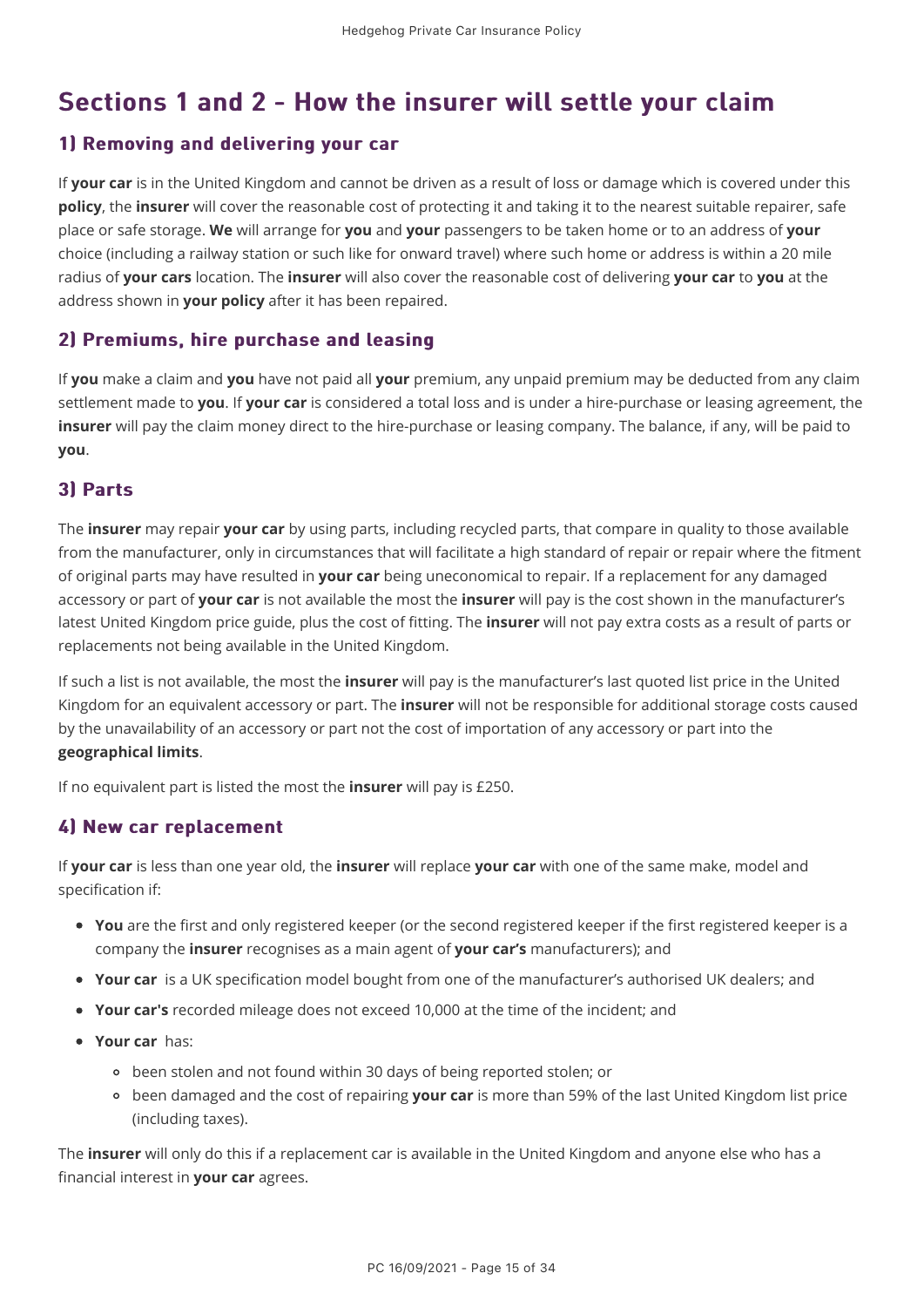If a replacement car which is the same make, model and specification as **your car** is not available, the **insurer** will pay **you** the price of **your car**, fitted accessories and spare parts in the manufacturer's last United Kingdom price list, less any **excess** that may apply.

If the **insurer** settles a claim under these sections of the **policy**, **your** lost or damaged car becomes the **insurer's** property and **you** must send **us** the registration document (V5 or V5C).

### 5) Repairs

**We** will instruct one of the **insurer's** approved UK repairers to contact **you** to arrange to collect **your car**.

Any repairs to **your car** undertaken by one of the **insurer's** approved UK repairers are subject to the following guarantees:

- The bodywork, paintwork and labour will be guaranteed for 5 years; and
- The replacement parts used will be covered for the duration of the manufacturer's guarantee.

Many of the **insurer**'s network repairers also carry manufacturer's approval. **You** may request information about manufacturer's approval before repairs commence.

These guarantees will remain in place for as long as **your car** remains owned by **you**.

Repairs may be undertaken by a repairer of **your** choice, but this may lead to a delay in arranging the repair of **your car** and the **insurer** will not be able to provide **you** with a **courtesy car** or guarantee the repairs. If **you** choose to do this, **you** will need to send **us** estimates from two different repairers for the **insurer** to authorise and they may need to inspect **your car**. The **insurer** will then choose which repairer to use, and appoint them to undertake the repair. If **you** choose not to use the **insurer's** approved repairer network, an additional **excess** will apply.

### 6) Uneconomical repairs 6) Uneconomical repairs

If **your car** is uneconomical to repair, following an engineer's inspection and assessment of the **market value** of **your car**, the **insurer** will send **you** an offer of payment.

If the **insurer** agrees to settle **your** claim on this basis, **you** still owe the full annual premium as the **insurer** will have met its responsibilities to **you** under the **policy**.

If there is any outstanding loan on **your car** then the **insurer** will pay the finance company first. If the **insurer's** estimate of the **market value** is more than the amount **you** owe the finance company, the **insurer** will pay **you** the balance.

If **your car** is an electric vehicle with leased batteries the **insurer** may need to pay the company holding the lease (owner of the battery) first. If the **insurer's** estimate of the **market value** is more than the amount paid to the lease company, the **insurer** will pay **you** the balance.

Once the **insurer** settles **your** claim, **your car** becomes the **insurer's** property and **you** must send **us** the registration document (V5 or V5C).

### 7) Child car seats 7) Child car

If **you** have a child car seat (or seats) in **your car** and **your car** is involved in an accident that results in impact damage to it or is stolen or is damaged by fire, the **insurer** will pay to replace each child car seat with a new one of the same quality up to a maximum value of £300 per accident.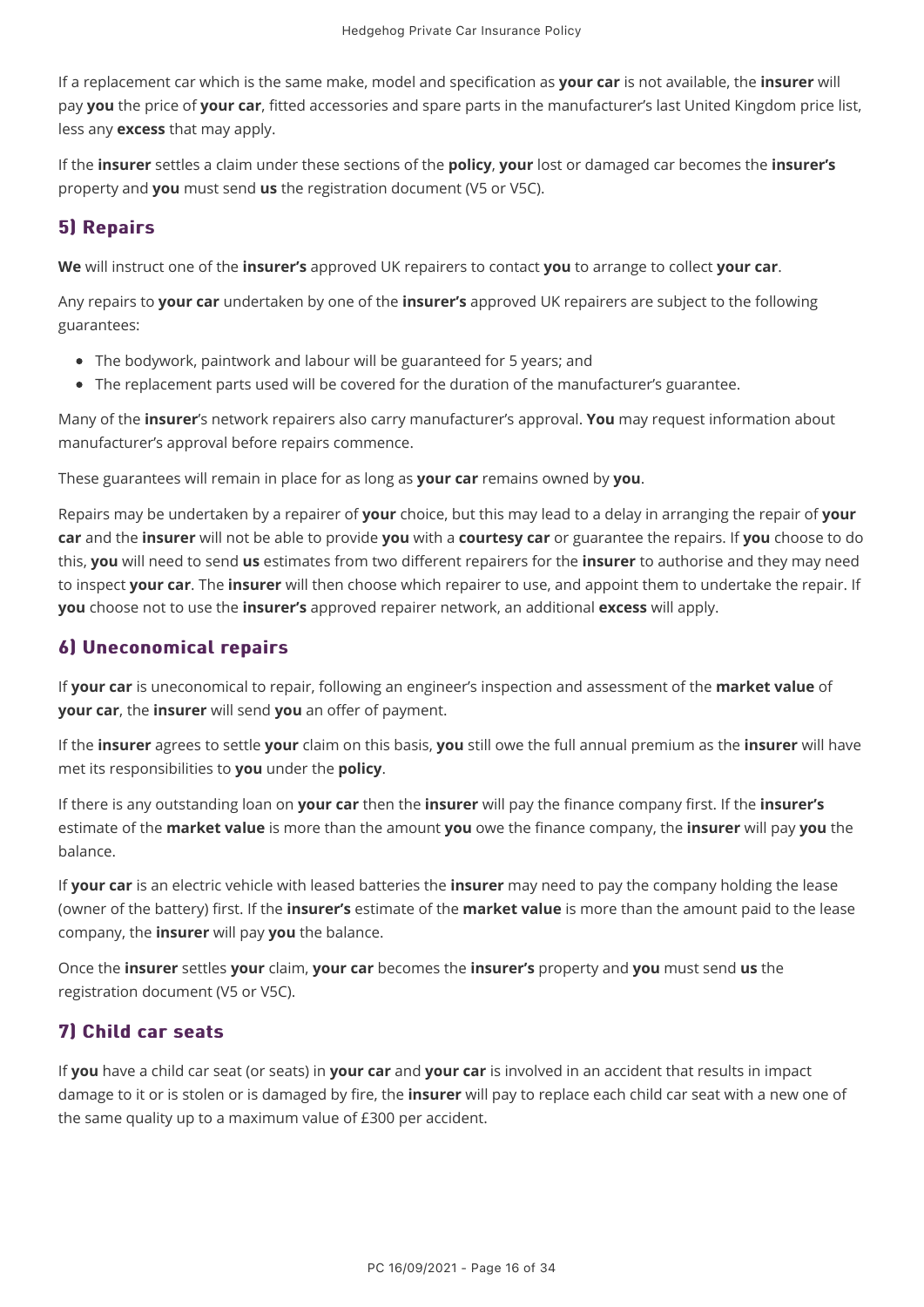### 8) Hotel or travel expenses

If **your car** cannot be driven after an accident or loss covered by this **policy**, the **insurer** will pay:

- Up to £50 for each person travelling in **your car** to stay in a hotel for one night if **you** cannot continue **your** journey until the next day; or
- Travel expenses up to £100 in total for everyone who was travelling with **you** in **your car**.

The most the **insurer** will pay for any one event is £300.

#### 9) Courtesy car

The **insurer** will provide a **courtesy car** if **you** make a claim under section 1 of this **policy**. **You** will receive a temporary **courtesy car** while repairs to **your car** are being carried out by an approved UK repairer, provided that one is available.

All **courtesy cars** will have comprehensive cover under **your** existing **policy**, including any **policy excesses**, for the period of the loan. (Please note that a **courtesy car** cannot be provided until **your** claim has been accepted and cover has been confirmed).

While **you** have the **courtesy car**, **you** will be liable for any fines for any parking or driving offences, congestion, tolls or road pricing charges and any additional costs for non-payment of these charges. **You** will need to produce an appropriate credit or debit card to the approved repairer to cover these costs.

**You** must return the **courtesy car** when the approved UK repairer or the **insurer** asks **you** to do so for any valid reason or if this **policy** expires and **you** do not renew it.

Please note **courtesy cars** are only available when **your car** is being repaired by one of the **insurer's** approved UK repairers. **Courtesy cars** are not available if **your car** has been stolen and has not been recovered, or is not repairable. **Courtesy cars** are not available outside of the United Kingdom.

#### 10) Audio, visual, navigation and communication equipment

Where the **insurer** pays the cost of replacing **audio, visual, navigation and communication equipment** insured under this **policy**, the **insurer** will pay the value of the damaged or lost equipment just before the loss or damage happened.

### Section 3 - Glass in windscreens or windows

#### What is covered

If shown on **your schedule**, the **insurer** will pay the cost of repair or replacement of accidentally damaged or broken glass in the windscreen or side or rear windows of **your car** and any scratching to the bodywork caused by the broken glass, as long as there has not been any other loss or damage.

If **you** make a claim under this section, **your** no claim discount will not be affected.

If **you** need to make a claim, please book online via **our** website -<https://www.hedgehoginsurance.com/claims>

When required, the **insurer** will also cover the costs to recalibrate **your car's** ADAS (Advanced Driver Assistance System) after the replacement of **your** windscreen.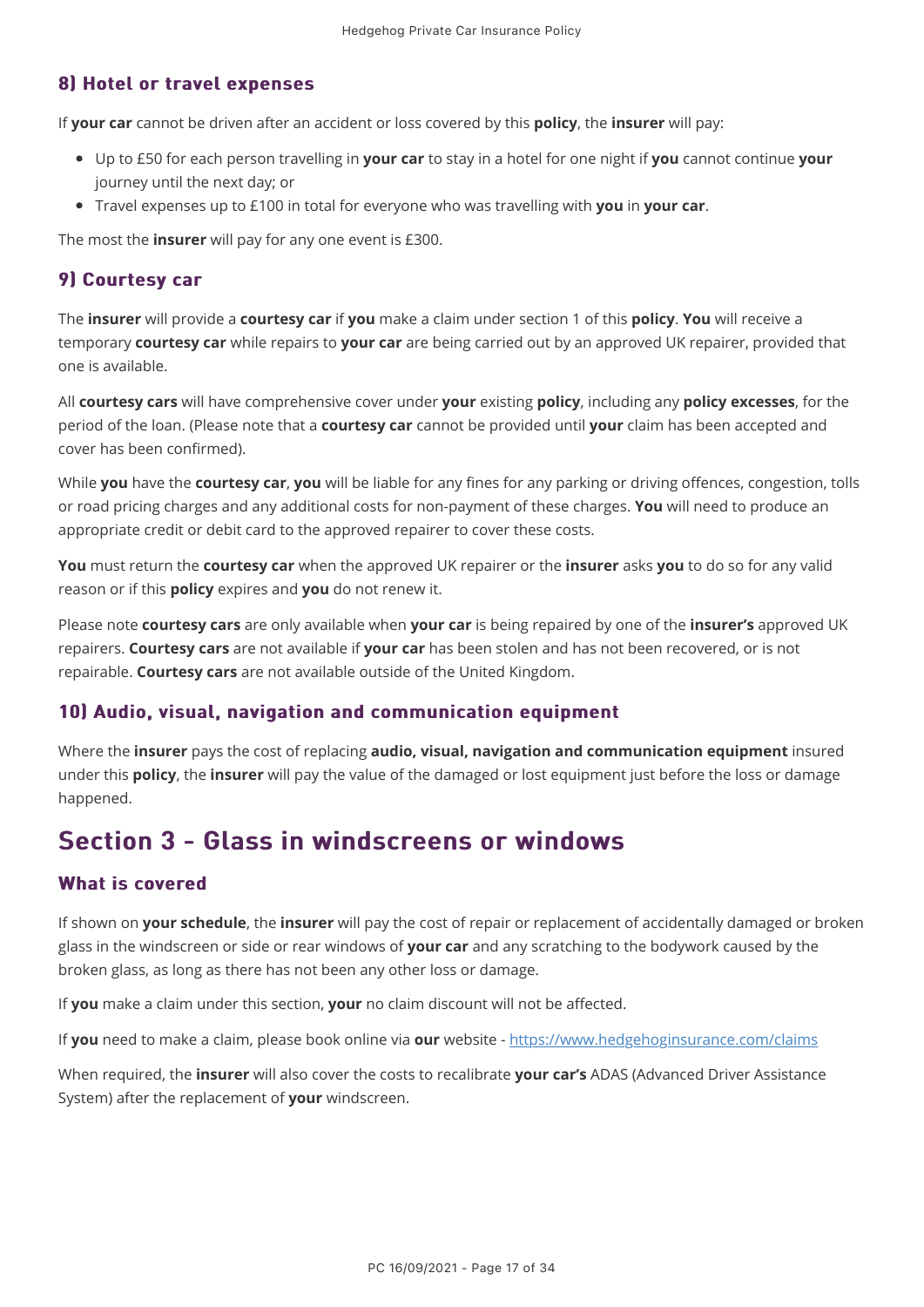#### What is not covered under this section

- Replacement **you** will have to pay the glass replacement **excess** and if required an additional ADAS recalibration **excess** shown in **your schedule**.
- Repair if the glass is repaired rather than replaced then **you** will have to pay the glass repair **excess** shown in **your schedule**.
- If **you** choose not to use **our** approved glass repairer the most the **insurer** will pay under this section will be £200 for replacement or £50 for repair less any **excess** which applies.
- Repair or replacement of any glass that is part of a removable or folding convertible roof.
- Repair or replacement of any windscreens or windows not made of glass.
- Claims for damage to sunroofs, fixed or moveable roof panels or panoramic roofs even if they are made of glass.
- **We** will not pay more than the **market value** of **your car** at the time of the loss (less any **excess** that may apply).
- **Malicious Damage** is not covered under this section.

# Section 4 - Liability to other people

#### What is covered

#### 4.1 Driving your car

The **insurer** will cover **you** for all amounts **you** legally have to pay for, if someone else is injured or killed or their property is damaged caused by an incident involving **your car** and any trailer, caravan or vehicle being towed by **your car**.

### 4.2 Driving other cars

If it is shown on **your certificate of motor insurance**, this **policy** provides the same cover as shown in 4.1 above when **you** are driving any other car in the **geographical limits** as long as **you** do not own it and it is not hired or leased to **you** under a hire purchase or lease agreement.

This cover only applies if:

- **You** have the permission from the owner of the car before using it.
- **You** still have **your car**, and it is not a total loss, stolen or **you** have registered **your car** as off the road by sending the DVLA a Statutory Off Road Notification (SORN).
- The car is not owned, hired to or leased by **you** or **your** spouse or civil partner.
- The car is insured by its owner.
- **You** are not named as a driver of the other car on any **certificate of motor insurance**.
- The vehicle is a private motor car and not a commercial vehicle, a motor cycle or a car used for public or private hire.
- The car is being used in the **geographical limits** and is registered in the United Kingdom.
- **You** are not using this cover to remove the car if it has been seized by, or on behalf of, any government or public authority.
- There is no other insurance in force which covers the same claim.
- The car is driven within the limitations of use shown in **your certificate of motor insurance**.

If **you** drive another car under this section, the cover provided is for liability to third parties only, and it does not provide cover for damage, fire and theft to the car **you** are driving.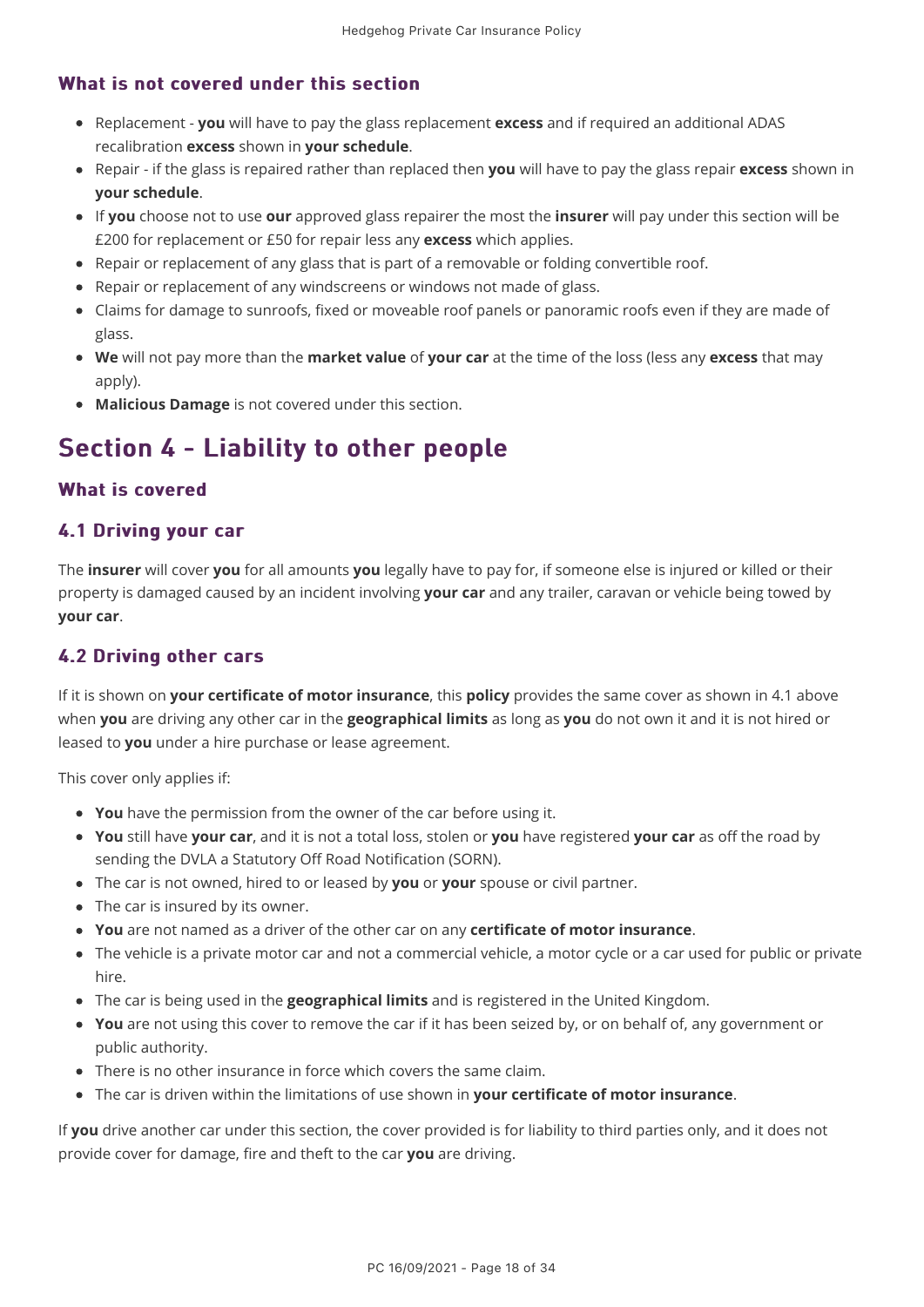### 4.3 Liability cover for other people 4.3 Liability cover for other

The **insurer** will also provide the same cover under section 4.1 above for:

- Anyone insured by this **policy** to drive **your car** as long as they have **your** permission, hold a valid driving licence, are driving in line with the terms and conditions of that licence and are not disqualified from driving;
- Anyone who is travelling in or getting into or out of **your car**;
- Anyone **you** allow to use (but not drive) **your car**; and
- **You**, **your** partner's (spouse, common-law partner or civil partner) employer while **your car** is being used for business purposes, providing **your certificate of motor insurance** allows this use, unless **your car** is owned by, leased to or hired to **you** or **your** partner's employer or business partner.

### 4.4 Legal costs 4.4 Legal costs

If the **insurer** agrees in writing beforehand, cover is provided for the following costs, if they arise as a result of an incident covered by this **policy**:

- The reasonable legal fees of solicitors or barristers to represent anybody insured under this **policy** at any coroner's inquest or fatal accident inquiry; and
- The reasonable fees for legal services, which the **insurer** will arrange, for defending a charge of manslaughter or causing death by dangerous, careless or reckless driving.

If anyone insured under this section dies while they are involved in legal action as a result of an incident covered by this **policy**, the **insurer** will transfer the cover under this section of the **policy** to their legal personal representatives.

### 4.5 Emergency medical treatment 4.5 Emergency medical treatment

The **insurer** will pay for emergency treatment charges as set out in road traffic legislation resulting from an accident covered by this **policy**. If the only payment the **insurer** makes is for emergency treatment charges, it will not affect **your** no claim discount.

#### What is not covered under the whole of section 4

- Amounts over £20,000,000 for any claim or series of claims for loss of or damage to property including any indirect loss or damage, plus any amount over £5,000,000 for all costs and expenses, arising from one event.
- Any loss of or damage to property or injury to animals which belongs to **you** or any driver insured by this **policy**, or for which they are responsible, if caused by any driver named on the **certificate of motor insurance**.
- Loss of or damage to any trailer, caravan or vehicle towed by **your car**.
- Death or bodily injury to any employee arising out of, or in the course of, their employment even if the death or injury is caused by anyone insured by this **policy**. However, the **insurer** will provide, where required to do so by Road Traffic legislation, the minimum cover to comply with such legislation.
- Any amount where the legal responsibility is covered by any other insurance.
- Anyone driving **your car** with **your** permission who does not hold a valid licence to drive it, who is disqualified from driving or driving outside the terms of their driving licence.
- Anyone who is not driving, but who makes a claim, if they knew the driver driving with **your** permission did not hold a valid driving licence.
- Any costs of pursuing a civil claim arising out of an accident or incident.
- Legal costs or expenses relating to charges connected with speeding, driving under the influence of alcohol or drugs, or for parking offences.
- If, following an accident, **you** or any driver named in the **certificate of motor insurance** are convicted of driving while under the influence of alcohol or drugs, the **insurer** can recover any amount from **you** that they have to pay.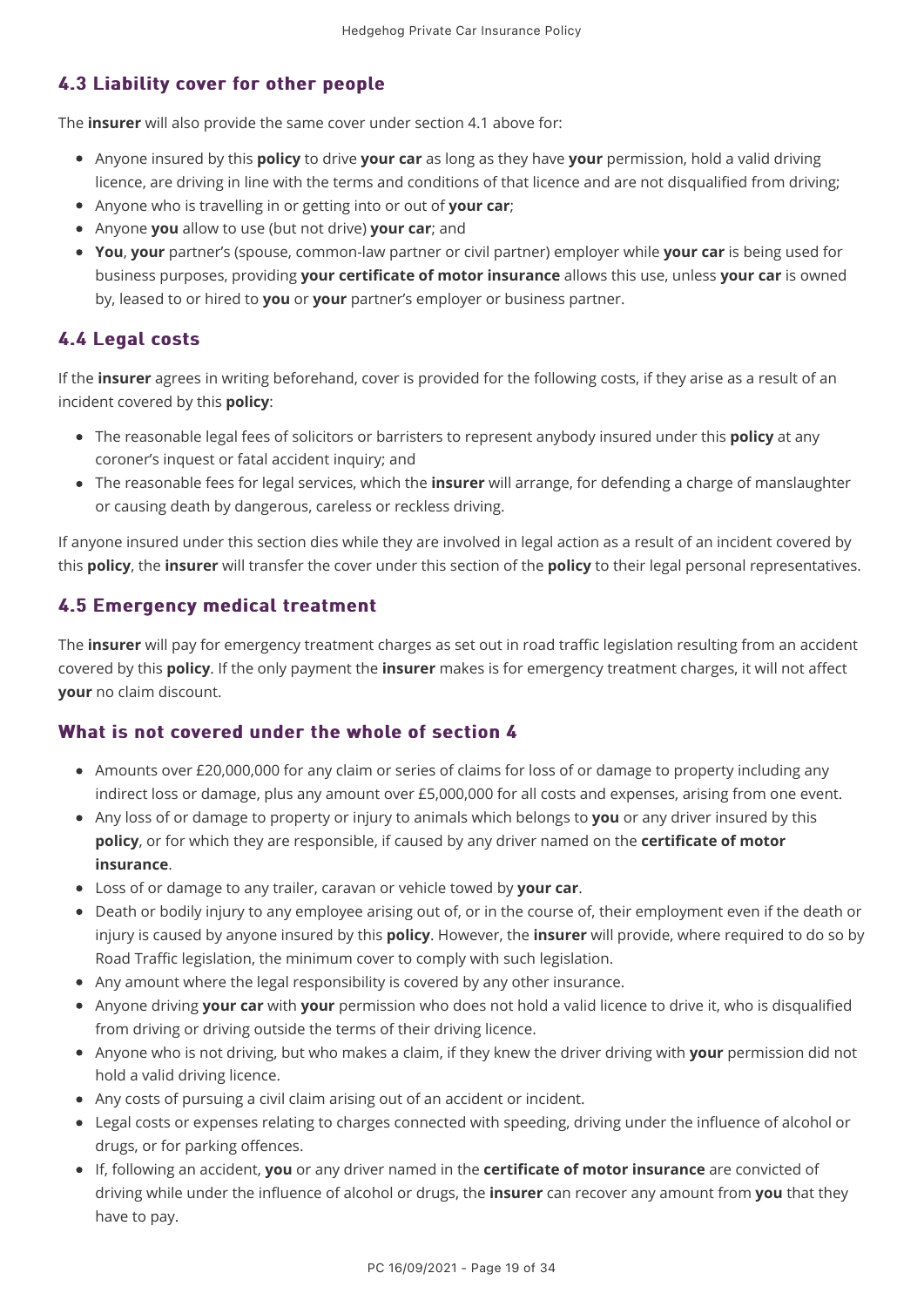- Anyone who has other insurance covering the same liability.
- Any loss, damage, death or injury arising as a result of a road rage incident and/or deliberate act caused by **you** or any driver named in the **certificate of motor insurance**.
- Legal liability, except as required under road traffic legislation, as a result of using a vehicle on any part of an airport or airfield provided for aircraft movement, parking or maintenance.
- The **insurer** will not be liable for any consequence of terrorism except to the extent necessary to meet the requirements of any road traffic legislation.

# Section 5 - Personal accident

#### What is covered

If **you**, **your** spouse, common law partner or civil partner are accidentally injured or killed while travelling in **your car**, or getting into or out of **your car**, or are undertaking emergency roadside repairs to **your car**, and if within 90 days, independently of any other cause, the injury results in any of the following, the **insurer** will pay for:

- Death £2,500:
- Permanent loss of any limb above the wrist or ankle £1,500; or
- The complete and irrecoverable loss of sight in one or both eyes £1,500.

The **insurer** will pay up to £5,000 for each injured person, for each accident, and up to £10,000 for any one accident. The **insurer** will pay the injured person or their legal representative.

#### What is not covered

- More than £5,000 per person during any one **period of insurance**.
- If **you** or **your** spouse, common law partner or civil partner has more than one policy with the **insurer**, it will only pay the benefit under one policy.
- Injury or death to any person not wearing a seat belt when they must do so by law.
- Injury or death resulting from a deliberate act, suicide or attempted suicide.
- Where the driver of **your car** has been driving illegally due to reckless or dangerous driving; or exceeding the legal limit of alcohol or drugs at the time of the accident.
- Injury or death if the person claiming was committing a crime at the time of the accident.
- Injury or death if **your car** is a **convertible car**.

### Section 6 - Medical expenses

#### What is covered

The **insurer** will pay medical expenses of up to £100 for each person injured, as a result of an accident whilst travelling in **your car**.

**Your excess** will not apply to this section.

#### What is not covered

- Injury or death resulting from a deliberate act, suicide or attempted suicide.
- Where the driver of **your car** has been driving illegally due to reckless or dangerous driving; or exceeding the legal limit of alcohol or drugs at the time of the accident.
- Injury or death if the person claiming was committing a crime at the time of the accident.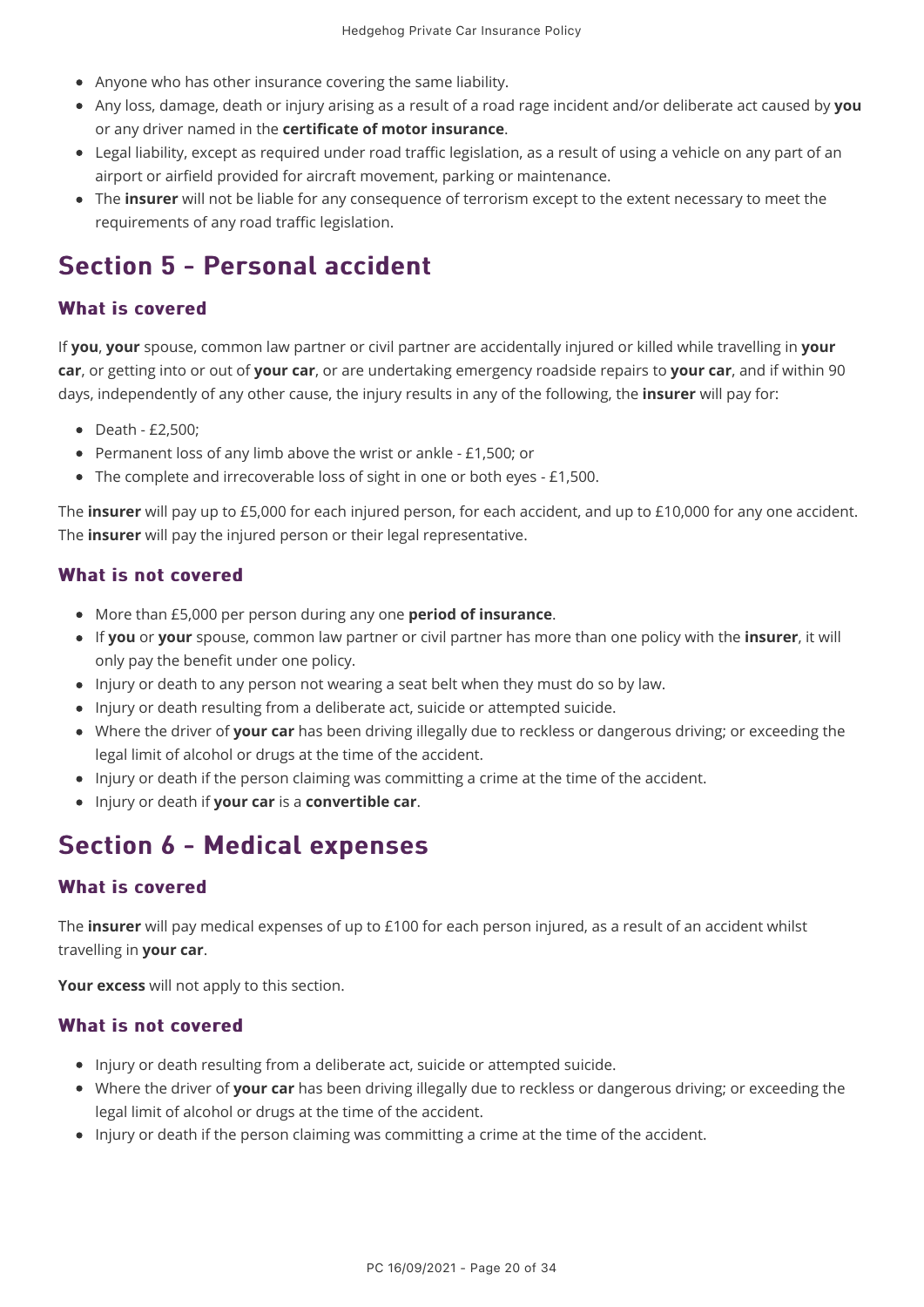# Section 7 - Personal belongings

#### What is covered

The **insurer** will pay up to £250 for **your** personal belongings in **your car** if lost or damaged due to accident, fire, theft or attempted theft. **We** will require proof of purchase or evidence of ownership to support **your** claim. The **insurer** will pay the value of the personal belongings just before the loss or damage happened. The most the **insurer** will pay for one item is £25.

**Your excess** will not apply to this section.

#### What is not covered

- Money, credit or debit cards, stamps, tickets, vouchers, documents or securities (such as share certificates).
- Goods, tools, samples or equipment carried in connection with any trade or business.
- Jewellery, including watches.
- Any items stolen from a **convertible car** unless they are secured in a locked luggage or glove compartment.
- Property covered under any other insurance such as a home insurance policy.
- Theft of property from **your car** if at any time:
	- the **keys** are left in or on **your car** while it is unattended; or
	- **your car** is unattended without being properly secured, including windows, roof openings, removable roof panels or hood.

### Section 8 - Keys and replacement locks

#### What is covered

If **you** lose **your keys** or they are stolen and **we** decide that it is necessary to replace the **keys** and locks to prevent **your car** from being stolen, the **insurer** will:

- Provide and fit new locks, and provide new **keys**; or
- Settle **your** claim by paying **you** the cost of replacement locks and **keys**.

The **insurer** will decide which option is appropriate. The most the **insurer** will pay for any one event is £500.

**Your excess** will not apply to this section.

#### What is not covered

- Any claim if the **keys** were taken without **your** permission by a member of **your** immediate family or person living in **your** home. (This exclusion will not apply if the person who took **your keys** is reported to the police).
- Any claim if the **keys** were either left in or on **your car** at the time of the loss.

# Section 9 - Using your car abroad

### European Union / EEA compulsory insurance

**Your policy** provides the minimum compulsory insurance **you** need by law to use **your car** within the European Union, or any other country which the Commission of the Economic Community approves as meeting the requirements of Article 8(1) of the EC Directive 2009/103/EC, or as amended. **Your certificate of motor insurance** provides sufficient evidence of the minimum compulsory motor insurance in the countries listed below. **You** do not need a Green Card (The International Motor Insurance Card) for these countries.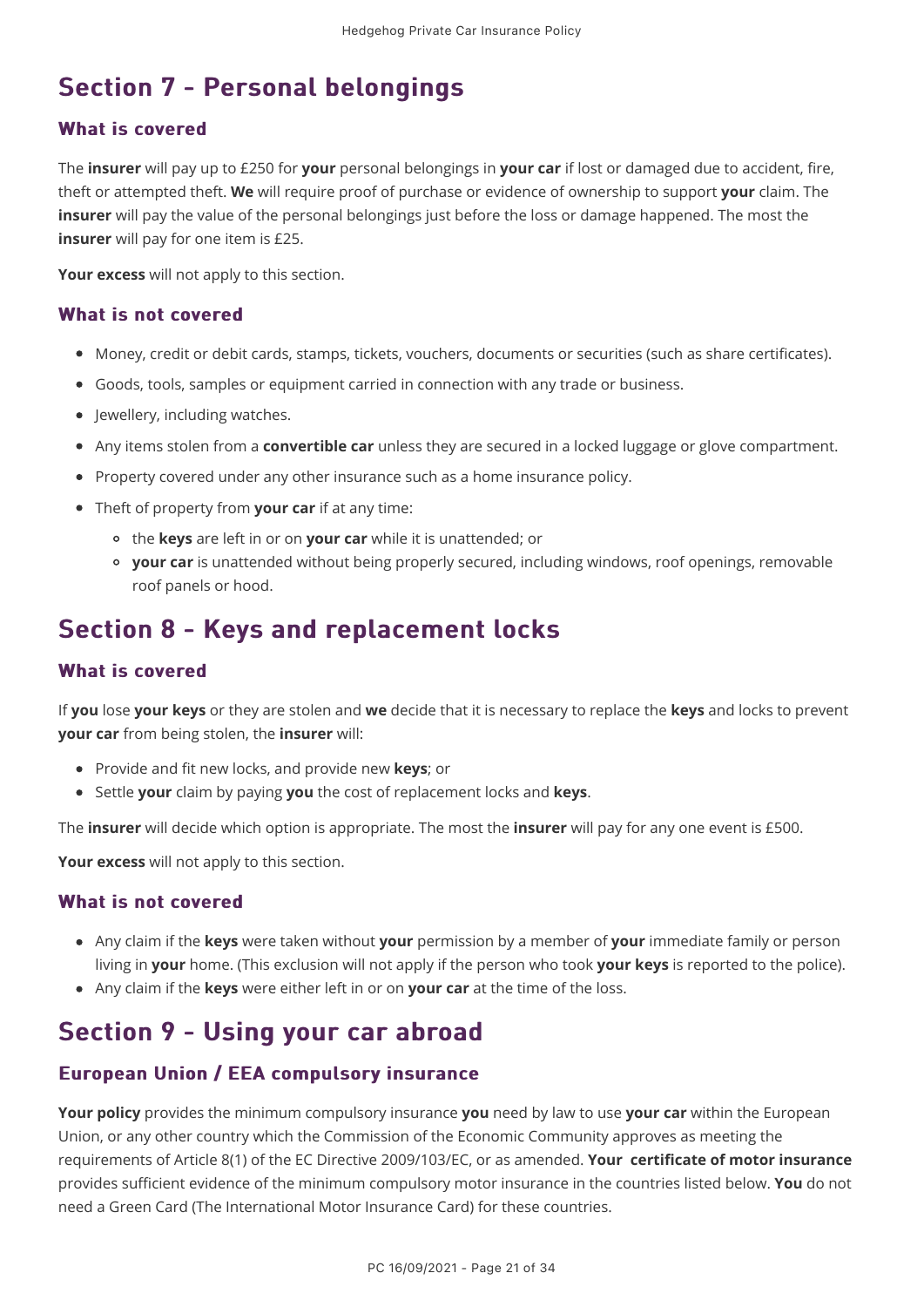**Your certificate of motor insurance** is proof of the minimum compulsory motor insurance in these countries:

Andorra, Austria, Balearics, Belgium, Bulgaria, Canary Isles, Corsica, Croatia, Cyprus, Czech Republic, Denmark, Estonia, Finland, France, Germany, Gibraltar, Greece, Hungary, Iceland, Ireland, Italy, Latvia, Liechtenstein, Lithuania, Luxembourg, Malta, Monaco,Montenegro, Netherlands, Norway, Poland, Portugal, Romania, San Marino, Sardinia, Slovakia, Slovenia, Spain, Sweden, Switzerland, The Channel Islands and The Isle of Man.

#### **Extended European cover**

This **policy** also provides the cover shown in **your schedule** for up to 30 days in any **period of insurance** while anyone insured by this **policy** is using **your car** within the countries referred to above.

Please note **courtesy cars** are not available abroad and repairs undertaken abroad are not guaranteed as they are not carried out by the **insurer's** approved network of repairers.

As part of a valid claim under section 1 or section 2 of this **policy** the **insurer** will pay the costs of recovering **your car** if it is not driveable, and of returning **your car** back to the United Kingdom, if required.

If **your car** suffers loss or damage in any foreign country that the **insurer** has agreed to provide cover for, **you** may be charged customs duty. This customs duty will be refunded if a valid loss or damage claim is made by **you**.

### Using your car in any other countries

If **you** want to use **your car** in countries not included in the list above then **you** must obtain separate cover before **you** enter that country as cover under this **policy** will not apply.

# Section 10 - No claim discount

If **you** have made no claims in the **period of insurance**, **you** will be eligible for a no claim discount, (NCD), or for an increase in **your** no claim discount, when **you** renew **your policy**. The maximum NCD **you** can earn under this **policy** is 9 years.

The level of **your** NCD is based upon the number of consecutive years that **you** have had cover and the number of claims that have been made during that time.

If **you** make one or more claims during the **period of insurance**, at **your** next renewal **your** NCD will be reduced to the number of years specified in the following scale:

| NCD years at inception or last year's renewal | 1 fault claim | 2 fault claims | 3 fault claims |
|-----------------------------------------------|---------------|----------------|----------------|
| 0 years                                       | 0 years       | 0 years        | 0 years        |
| 1 year                                        | 0 years       | 0 years        | 0 years        |
| 2 years                                       | 0 years       | 0 years        | 0 years        |
| 3 years                                       | 1 year        | 0 years        | 0 years        |
| 4 years                                       | 2 years       | 0 years        | 0 years        |
| 5 to 8 years                                  | 3 years       | 1 year         | 0 years        |
| 9 or more years                               | 4 years       | 2 years        | 0 years        |

The following claims will not reduce **your** NCD:

Any payment for emergency treatment charges under section 4.5;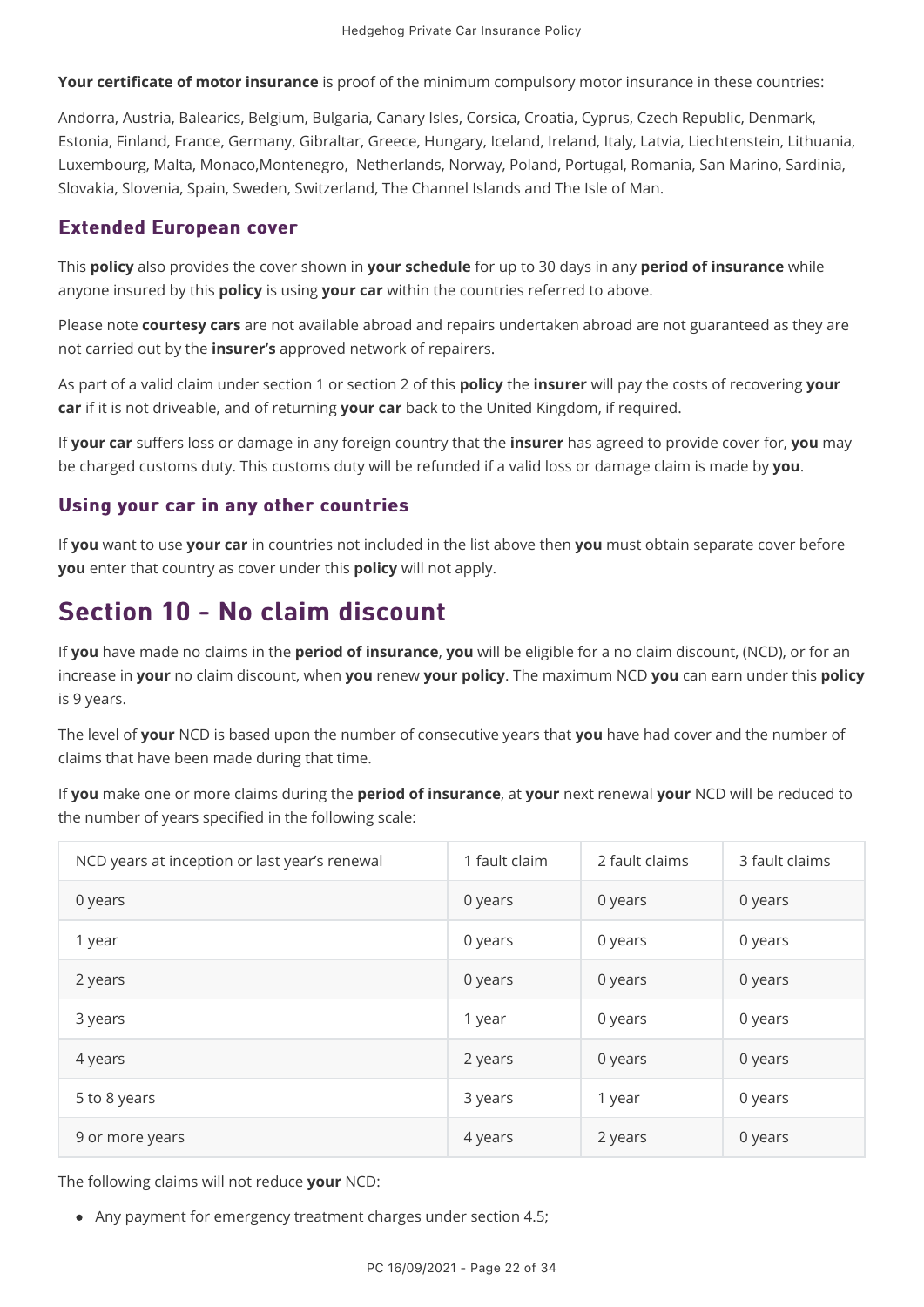- Any payment made under section 3 (Glass in windscreens or windows); and
- Any claims where **you** are not at fault, provided the **insurer** has recovered its outlay in full.

**You** cannot transfer **your** NCD to anyone else. If **you** insure more than one car through **us**, the NCD is earned separately for each car.

The application of **your** NCD may not necessarily result in a decrease in **your** premium.

#### Uninsured driver benefit

If **you** have to make a claim because **your car** is hit by an identified driver who is not insured and the accident is completely their fault, **we** will not reduce **your** no claim discount. **You** may temporarily lose **your** no claim discount until **we** are satisfied that the accident was not **your** fault and the other driver was uninsured, **we** will then re-instate **your** no claim discount.

#### Vandalism promise

If **you** have to make a claim for damage that is as a result of vandalism, **we** will not reduce **your** no claims discount provided:

- The incident is reported to the police and assigned a crime reference number and **you** provide **us** with that number within 24 hours;
- **You** pay the **excess**; and
- The damage has not been caused by another vehicle.

### Named driver no claim discount

Named drivers on Hedgehog policies can earn their own named driver no claim discount (NDNCD) whilst they remain claim free on **your policy**. They can transfer their NDNCD when they take out a Hedgehog policy of their own. Other **insurers** may not recognise this no claim discount.

The NDNCD may be lower than the no claim discount available to **you** as the policyholder. Once applied to a policy the NDNCD works in the same way as no claim discount in that if a claim is made the NDNCD will be reduced.

To take advantage of the NDNCD, when the named driver takes out a policy with Hedgehog in their own name, they will need to identify the policy on which they have earned this NDNCD. They will need to supply **us** with **your** name, date of birth, postcode and either **your policy** number or vehicle registration.

# Section 11 - No claim discount protection

**You** will not lose any of **your** no claim discount as long as:

- **You** make no more than two claims in any three year period; and
- **You** have paid any additional premiums **we** have previously asked for.

After two claims have been made in the three year period, cover under this section will no longer apply.

**Your** no claim discount protection does not protect **your** premium from increasing when **you** renew **your policy**. However, the **insurer's** calculation of **your** premium will include the no claim discount **you** are entitled to.

If **you** make a claim during any one year **period of insurance**, **you** will not earn any no claim discount entitlement for that insurance period.

If **you** make a claim and **we** have already worked out **your** renewal premium, **we** can change or remove **your** no claim discount entitlement and change **your** renewal premium.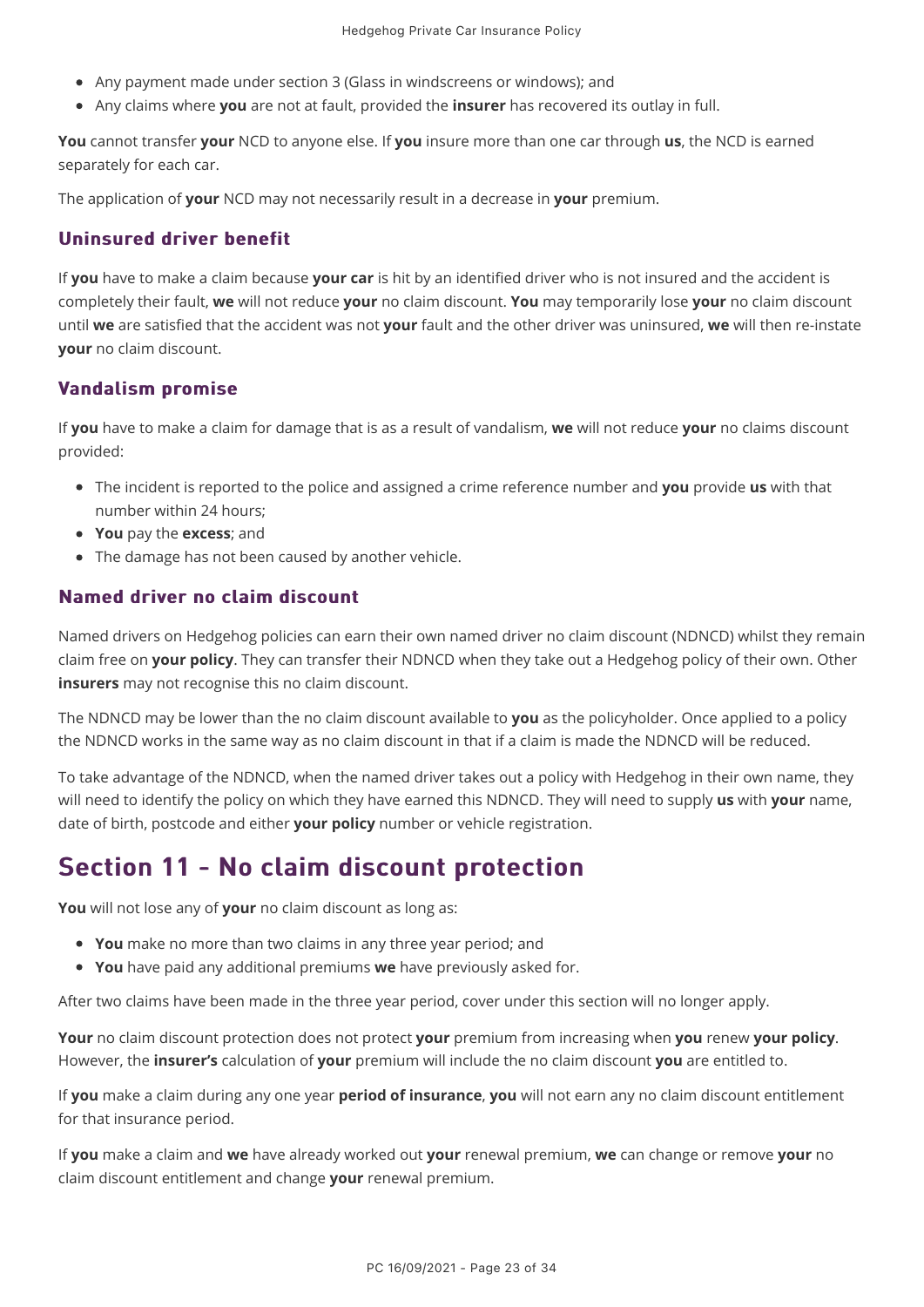# **Section 12 - General conditions**

These **policy** conditions apply to all sections of the **policy**.

If **you** do not comply with the General conditions, **we** may:

- 1. Cancel **your policy**
- 2. Refuse to deal with **your** claim
- 3. Reduce the amount of any settlement under the **policy**
- 4. Void **your policy**
- 5. Charge **you** an additional premium, or deduct any additional premium due from any settlement under the **policy**.

### 12.1 Your duty

The **insurer** will only provide cover under this **policy** if:

- **You**, or anyone else claiming under this **policy**, has kept to all the terms and conditions of the **policy**; and
- The information **you** gave to **us** when applying for, or renewing, this **policy**, when making any changes to this **policy**, or in the course of making a claim, is complete and correct as far as **you** know or could be expected to know.

**You** must co-operate with **your insurer**, respond to reasonable requests for information or documents, and where necessary be available to speak to **your insurer**, or an agent acting on behalf of the **insurer**. This includes if **you** are using someone else to represent **your** interests, whether or not a claim has been made on the **policy**.

If **you** do not keep to reasonable requests for information, the **insurer** will cancel **your policy** and **your** claim will not be paid.

#### **12.2 Fraud**

**You** must always answer **our** questions honestly and provide true and accurate information. If **you**, anyone insured by this **policy** or anyone acting on **your** behalf:

- Provides **us** with false, exaggerated or misrepresented information.
- Submits false, altered, forged, or stolen documents.

**We** will take one or more of the following actions:

- Amend **your policy** to show the correct information and apply any changes in premium;
- Cancel **your policy**, under certain circumstances this may be with immediate effect;
- Declare **your policy** void;
- Refuse to pay **your** claim or only pay part of **your** claim;
- Only pay a proportion of **your** claim;
- Keep the premium **you** have paid; and
- Recover any costs incurred from **you** or any other insured person.

**We** and the **insurer** check and share details with fraud prevention agencies and databases. If **you** fraudulently provide **us** with false information or documents, **we** will record this on anti-fraud databases and may also notify other organisations such as law enforcement agencies.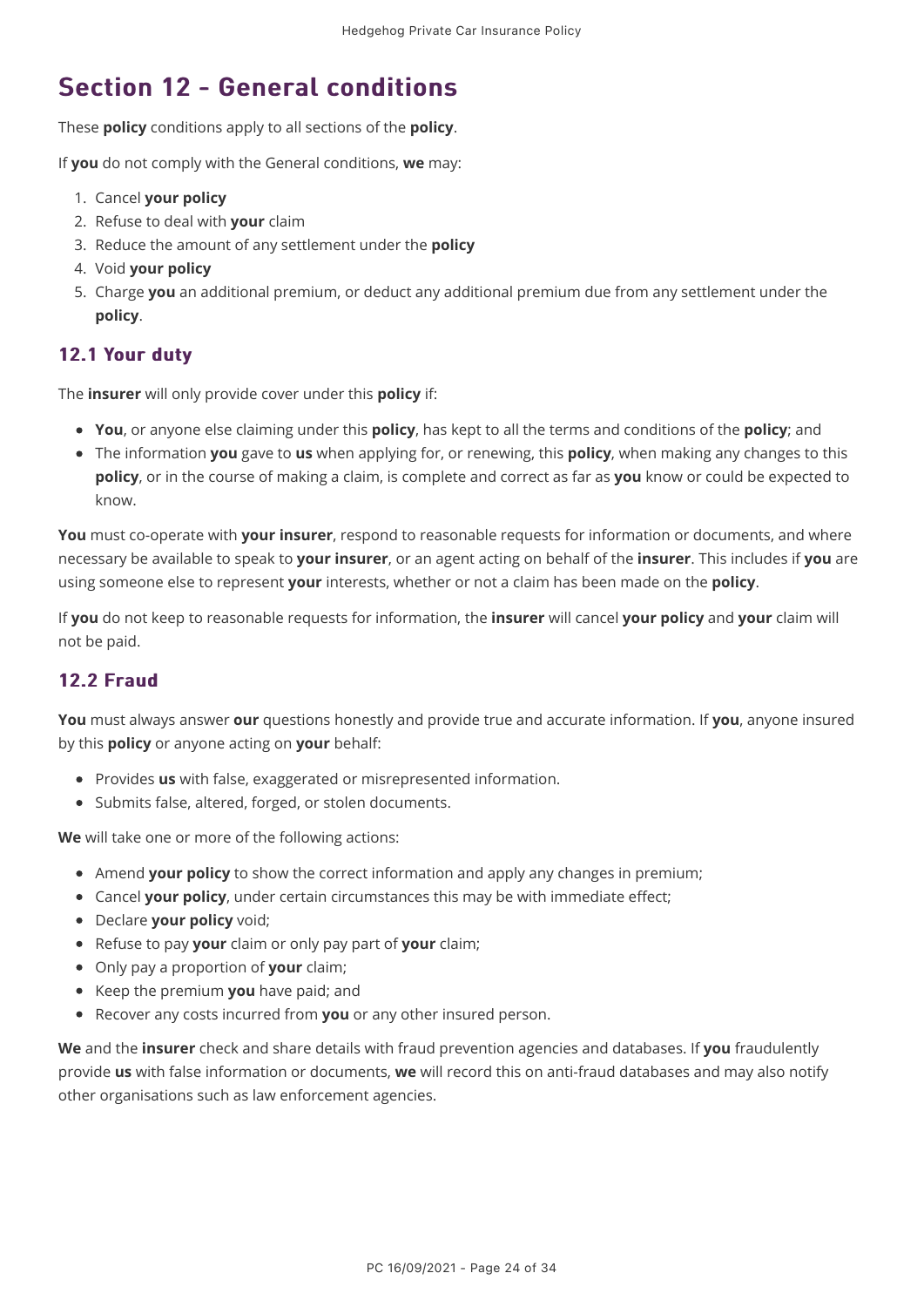### 12.3 Deliberate loss, damage or injury

The **insurer** will not pay **your** claim and cover will cease if **you** or anyone acting for **you**, or anyone insured by this **policy** deliberately cause loss, damage or injury. In these cases **we** may cancel **your policy** and declare it void and any other policies that **you** may have with **us**. **We** will aim to recover any costs **we** or the **insurer** have paid, including claims costs and will not return any premium **you** have already paid.

#### 12.4 Accident and claims procedure

If **you** or **your car** is involved in any type of accident or loss, **you** must tell **us** within 24 hours or as soon as practically possible afterwards by phoning the 24-hour claim helpline on 0330 058 7330. Failure to comply could result in the claim being refused and/or **your policy** being cancelled. **You** must do this whether or not **you** are at fault and even if **you** do not plan to claim.

**You** must also:

Immediately report to the police any claim involving **malicious damage**, theft or deliberate fire or when **your car** is taken without **your** consent and obtain a crime reference number which relates directly to the incident **you** are reporting to **us** within 24 hours of receiving it.

**You** and any driver named on the **certificate of motor insurance** must:

- Give **us** all the information about the claim that the **insurer** needs;
- Tell **us** within 48 hours of being made aware of a notice of prosecution, inquest or fatal accident inquiry being received; and
- Do not respond to any court documentation received in connection with any claim, accident or loss other than within 48 hours of receiving such documentation, including any writ, summons or bill sending it to **us**.

Failure to comply with the above could result in the claim being refused or only part of **your** claim being paid and/or **your policy** being cancelled.

Please forward any images / photographs that **you** may have of the damaged vehicles, the drivers involved & the accident scene as these may assist **us** in investigating the question of blame & defending **your** position should the question of fault be contested. Furthermore, it will assist **us** in identifying possible fraudulent activities against **you**.

The images should be sent to [claims@hedgehoginsurance.com](mailto:claims@hedgehoginsurance.com)

**You** or anyone else covered by this **policy** should not admit the accident was their fault and attempt to settle the claim unless the **insurer** has given **you** permission in writing.

**Your insurer** is entitled to:

- Admit negligence for any accident or claim on **your** behalf;
- Defend or settle any claim on **your** behalf;
- Take legal action over any claim in **your** name or in the name of any other person covered by this **policy** for their own benefit;
- Share information with others involved with the accident or claim; and
- Take from the claim settlement amount any amount **you** owe under a credit agreement **you** purchased when taking out or renewing **your policy**.

At all times anyone who makes a claim or is involved in an incident under this **policy** must provide **us** with full cooperation and information as requested, failing which the **insurer** may decide to reject the claim or only provide partial payment. **You** may be liable for any claims rejected.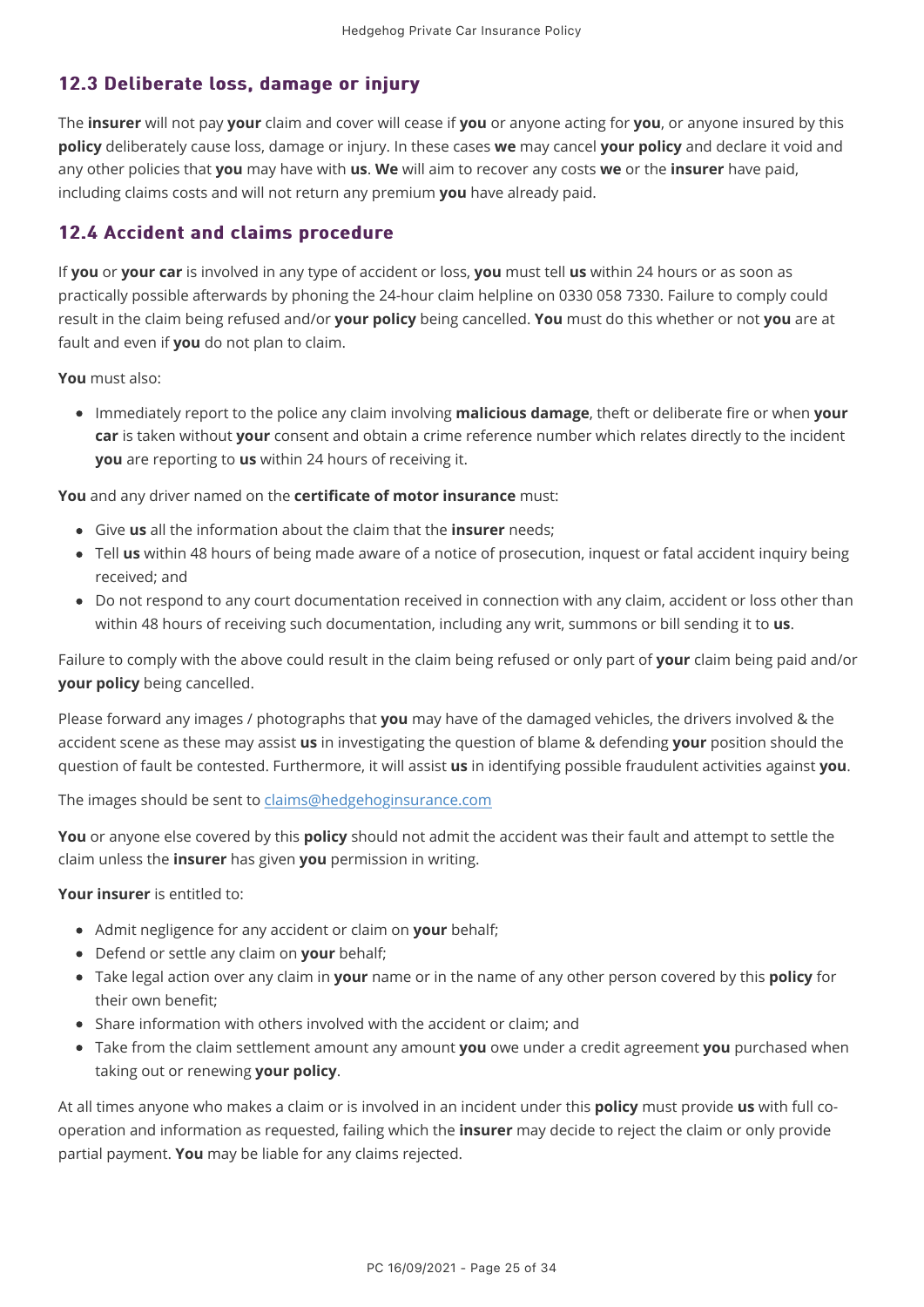#### 12.5 Other insurances and contracts 12.5 Other insurances and contracts

If any loss, damage or liability covered by this **policy** is also covered by any other insurance, the **insurer** will not pay for any part of the claim.

#### 12.6 Taking care of your car

**You** or any person in charge of **your car** must take reasonable precautions to:

- Maintain **your car** in an efficient and roadworthy condition and ensure it is safe to drive; and
- Protect **your car** and its contents from damage or loss.

If **your car** is damaged by something covered under this **policy**, **you** must do whatever is necessary to protect **your car** and its accessories from further loss or damage.

#### 12.7 Car sharing

**Your policy** covers **you** for carrying passengers for social or similar purposes as part of a car-sharing arrangement in return for payment, as long as:

- **Your car** is not made or adapted to carry more than eight passengers, (including the driver);
- **You** are not carrying the passengers as customers of a passenger-carrying business; or
- **You** are not making a profit from carrying the passengers.

#### 12.8 Tax, vehicle registration and your duty of disclosure

**Your car** must be taxed and registered in the United Kingdom with the DVLA or DVA.

**You** must, when requested by **us**, provide **us** with a copy of **your** MOT certificate, V5 or V5C and copies of the driving licences of all drivers named on the **certificate of motor insurance**. **You** must also, when requested by **us**, provide **us** with documents that prove the identity of all drivers named on the **certificate of motor insurance**, **we** may also ask for proof of where **you** and they reside.

#### 12.9 Compulsory insurance laws

If **we** need to pay a claim under the law of any country in which this **policy** operates (including settling a claim on a reasonable basis if **we** believe **we** will have a legal responsibility for it), which **we** would not otherwise be legally responsible to pay had the law not existed, **we** can recover those payments (including the legal costs of reasonably defending the claim) from **you**. This will apply if **you** or any other insured person or any person using **your car** with **your** permission:

- Caused the loss directly or indirectly; or
- Caused, or allowed, **your car** to be driven by an uninsured driver; or
- Through an act or failure to act, caused this insurance to be invalid.

#### 12.10 Cancellation

#### 12.10a Cancellation by us

**We** have the right to cancel **your policy** by sending **you** seven days notice in advance of the cancellation date to **your** last known email or postal address or that of **your policy administrator**.

**We** will return the premium for the part of the **policy** that **you** have not yet used, provided **you** have not made a claim during the **period of insurance** or an incident has occurred which may result in a claim.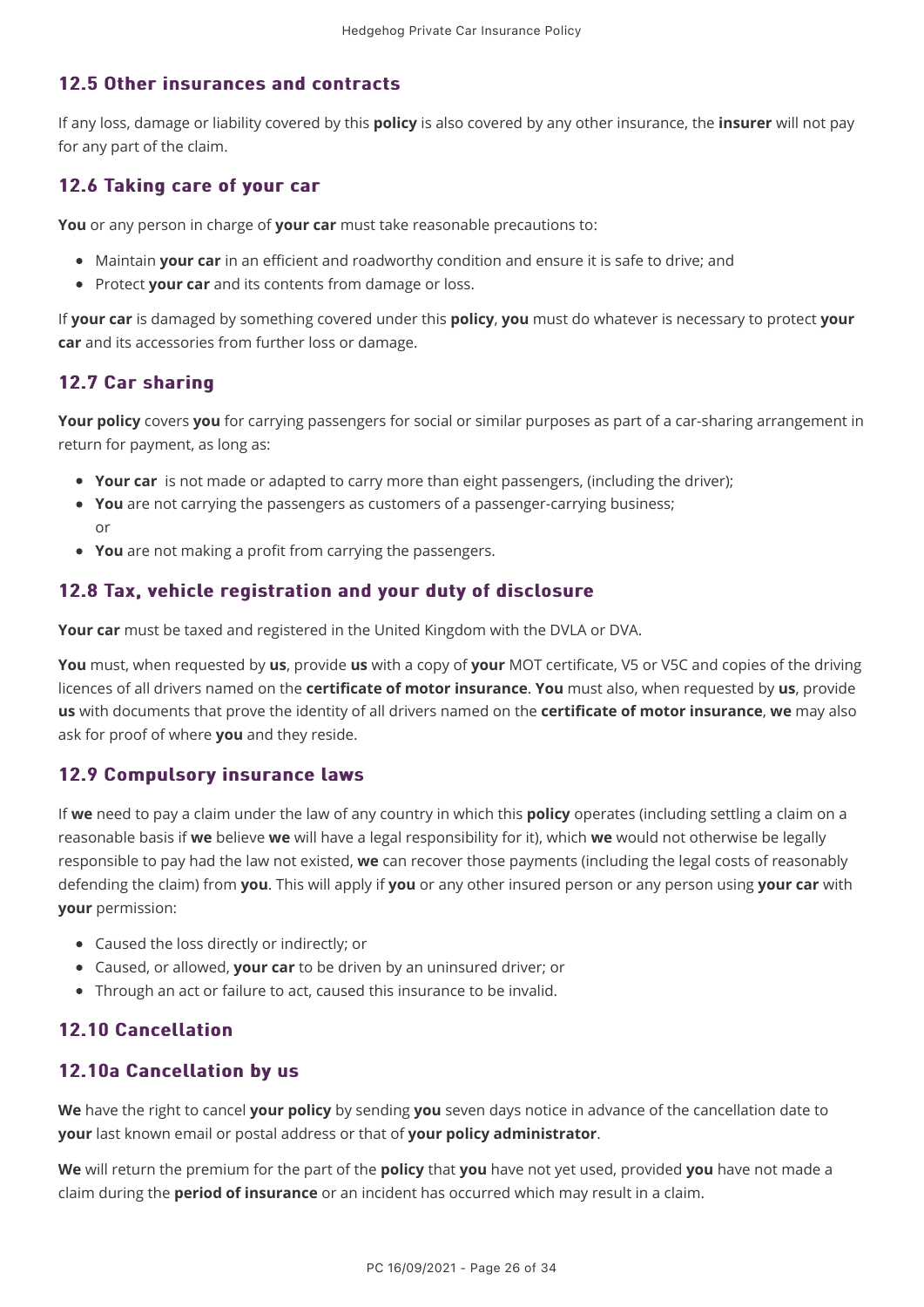An administration charge, as shown in **our** terms and conditions, will be applied if **your policy** is cancelled as a result of **you** failing to supply **us** with documentation or information **we** have requested, or if **we** discover that the information that **you** gave **us** when **you** took out a **policy** was inaccurate or incomplete.

If **we** have cancelled **your policy** due to **you** not paying an instalment and **you** have made a claim, or one has been made against **you** during the current **period of insurance**, then the balance of the year's premium shall become payable.

**We** may cancel **your policy** where there are grounds to do so, valid reasons may include but are not limited to:

- Failure to meet the terms and conditions of this **policy**;
- Where **we** have been unable to collect **your** premium;
- Changes to **your policy** details or circumstances that **we** do not cover under **our policy**;
- Failure to provide information or documentation or **you** fail to do so in a way that materially affects **our** ability to process a claim, or the **insurers** ability to defend their interests;
- Failure when requested to supply **us** with other relevant documentation or information that **we** need;
- Failure to co-operate with **us**, where required to do so within the terms of this **policy**;
- Where **your car** is being driven or used other than in accordance with **your certificate of motor insurance**;
- Following a fraud or deliberate or reckless misrepresentation or if **you** have withheld information; or
- Use of threatening or abusive behaviour or language, or intimidation or bullying of **our** staff and/or suppliers. This also includes acts that **we** consider inappropriate in connection with race, religion or gender.

**We** may also cancel **your policy** with immediate effect if **you** break any of the following General conditions; 12.2 or 12.4.

### 12.10b Cancellation by you

**You** or the nominated **policy administrator** can cancel this **policy** which can take effect immediately or from a later date, although it cannot be backdated to an earlier date. If **you** have not made a claim, or no claim has been made against **you** during the **period of insurance** and provided an incident has not occurred which may result in a claim, **you** will be entitled to receive a refund of premium, less:

- A charge on a proportionate basis for the **period of insurance** that **you** have already received;
- Any new business or renewal fee shown in **our** terms and conditions; and
- **Our** cancellation charge as shown in **our** terms and conditions.

If **you** cancel this **policy** before cover is due to start, **we** will return any premium **you** have paid in full less **our** cancellation charge and less any new business or renewal fee paid as shown in **our** terms and conditions.

If **you** have made a claim, or one has been made against **you** or an incident has occurred which may result in a claim, during the current **period of insurance**, **you** must pay the full annual premium and **you** will not be entitled to any refund. If the amount **you** owe upon cancellation exceeds the amount of any refund calculated on cancellation, **we** will be entitled to charge **you** for that amount.

If the premium received by the date of cancellation does not cover the charges described above, **we** reserve the right to recover any outstanding amount owed to **us** using the debit or credit card details used to pay for the **policy**. Where **we** are unable to recover all money owed to **us**, **we** reserve the right to use third party debt collection agencies to progress the recovery, including any administration charges **we** incur from this process.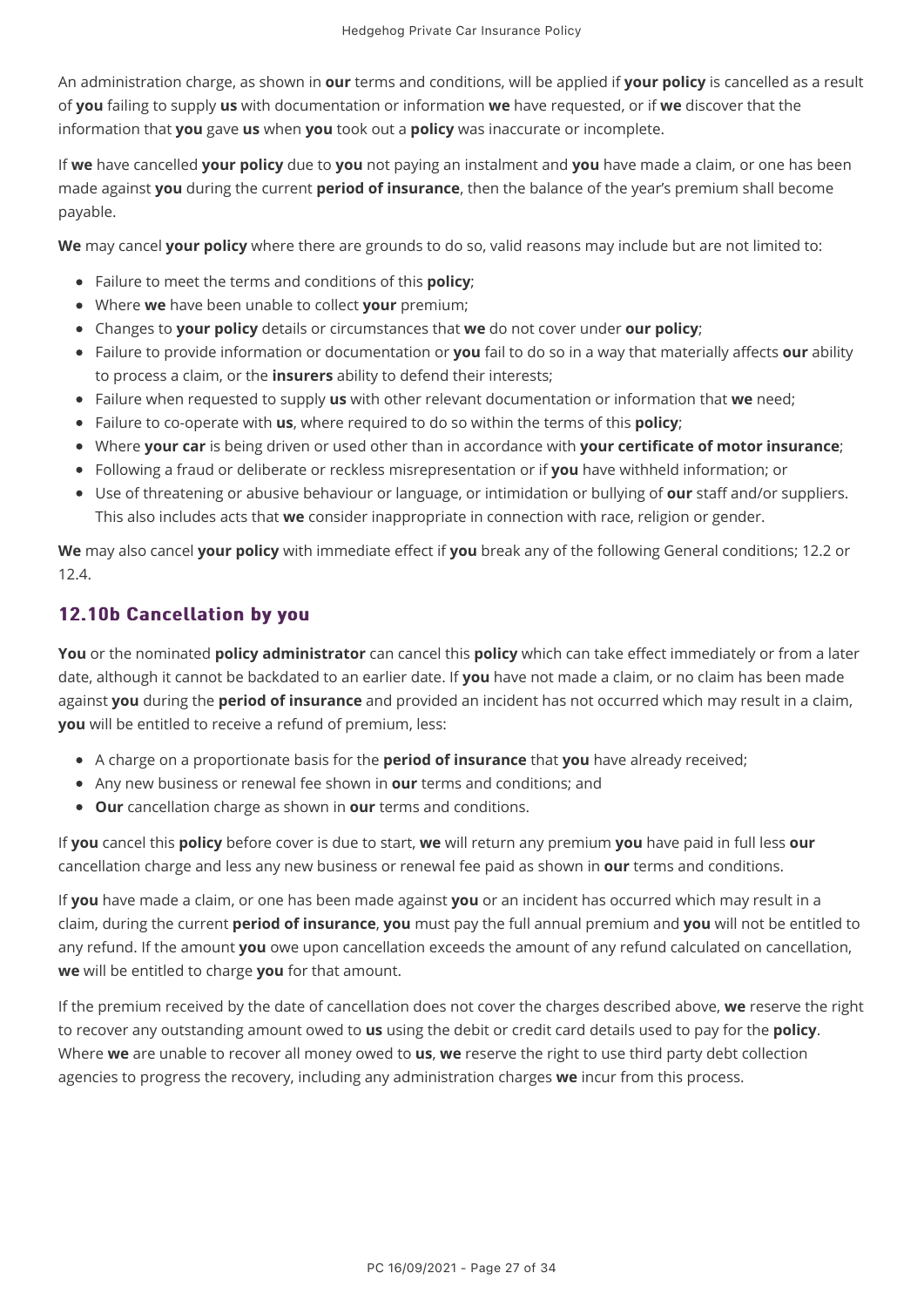### 12.11 Premium payment by instalments and your credit agreement

If **you** choose to pay **your** premium by monthly Direct Debit instalments under a credit agreement, **you** must pay any deposit requested. The Direct Debit facility and the credit agreement are provided by Premium Credit Limited.

If **you** miss a payment, **we** may cancel **your policy**. If **you** have not paid **your** premium **we** may refuse **your** claim. **We** may take any unpaid premiums from any claim payment **we** make to **you**.

### 12.12 Proof of no claim discount (NCD) 12.12 Proof of no claim discount (NCD)

When requested, **you** must provide **us** with proof of NCD. **Your** NCD must have been earned within the United Kingdom in the last two years, and have been earned on a private car.

**You** must provide **your** proof of NCD, when requested, to **us** within 14 days of the purchase date of the **policy**. If **you** fail to do this **we** may reduce the NCD to zero and recalculate **your** premium on this basis from the inception date of **your policy**. **We** may also cancel **your policy**. If **we** cancel **your policy**, **we** will not provide NCD proof relating to the time **you** were on cover with **us**.

If the proof of NCD **you** provide differs from the NCD declared at the inception of **your policy**, **we** will amend the NCD to reflect the NCD proven, from the inception date of **your policy** and recalculate **your** premium. **We** may also cancel **your policy**.

### 12.13 Total loss 12.13 Total loss

If **your car** is considered a total loss, it will become the **insurer's** property. The **insurer** may allow **you**, following a total loss claim, up to 28 days or until the renewal date of the **policy**, whichever is sooner, to replace **your car** on the existing **policy**. If **we** cannot agree with **you** terms for another car, or **you** do not want to insure another car, all cover under the **policy** will end as soon as **your car** is declared a total loss. **We** will take any unpaid premium owing to the **insurer** from the settlement amount paid to **you**.

If **your car** is under a hire-purchase or leasing agreement, the **insurer** will pay the agreed settlement sum direct to the hire-purchase or leasing company to clear all or part of the amount owing. The balance, if any, will be paid to **you**.

### 12.14 Medical conditions 12.14 Medical conditions

The law requires **you** to tell the Driving and Vehicle Licensing Agency (DVLA) or Northern Ireland's Driver & Vehicle Agency (DVA) about any condition that may affect **your** ability to drive safely. If a doctor asks **you** to stop driving immediately please follow this advice and contact the DVLA or DVA for further guidance. This also applies to any driver that is named on **your certificate of motor insurance**.

#### 12.15 Contracts (Rights of Third Parties)

Nothing in this contract will create any rights to anyone else under the Contracts (Rights of Third Parties) Act 1999, except for those rights they have under road traffic legislation in any country where this insurance applies.

### **Section 13 General exceptions**

These General exceptions apply to all sections of the **policy**.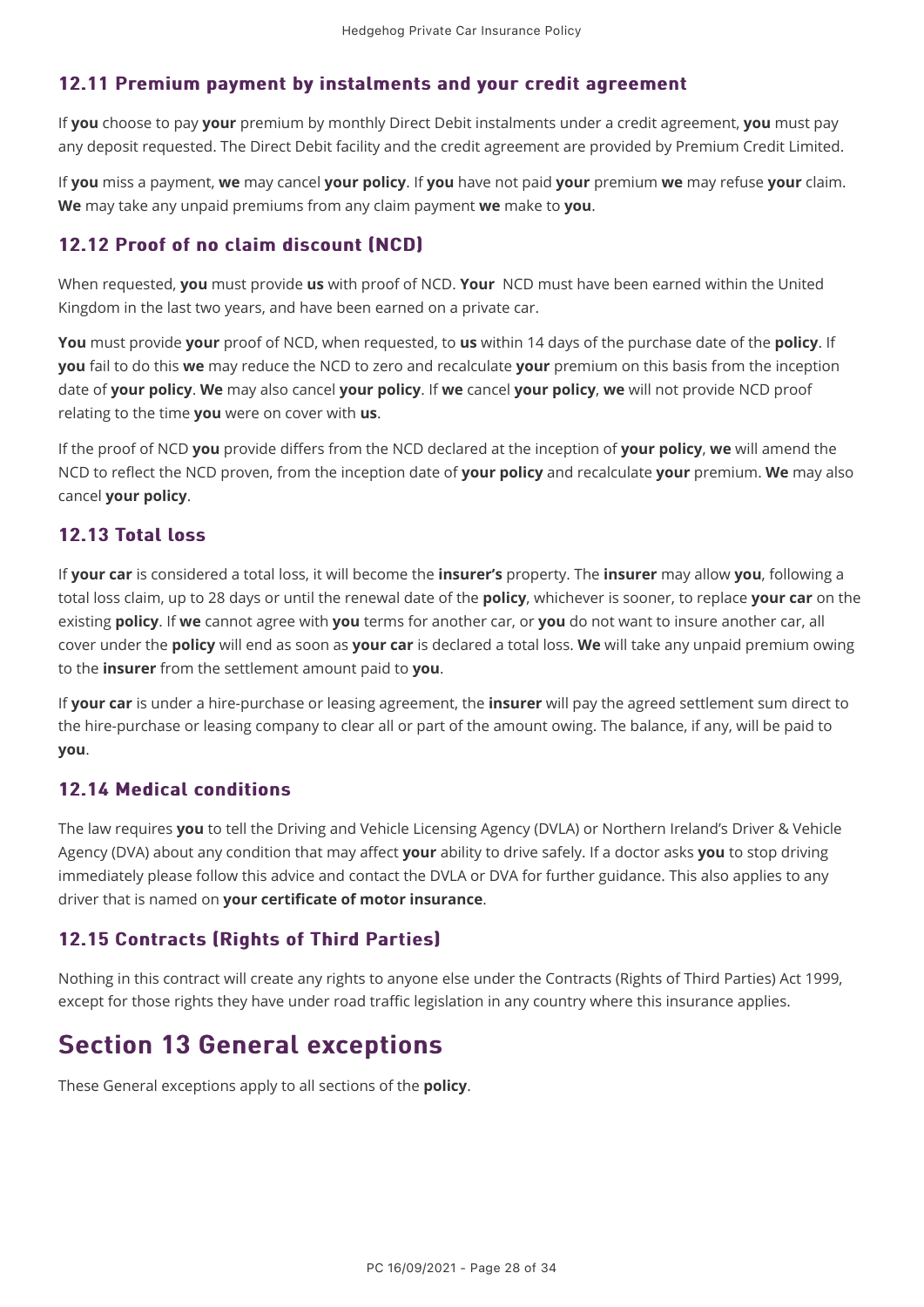### 13.1 - Use of the vehicle 13.1 - Use of the vehicle

The **insurer** will not cover any injury, loss or damage caused while **your car** is:

- Being driven or used by anyone who is not shown on **your certificate of motor insurance** as entitled to drive;
- **Being driven or used for a purpose not allowed by the <b>certificate of motor insurance**;
- Being driven by a person who does not hold a valid driving licence, is disqualified from driving or is not driving in line with the conditions of the licence;
- Being driven by anyone named in the **certificate of motor insurance**, including **you**, who is convicted of driving while under the influence of alcohol or drugs as a result of the accident being claimed for;
- Towing a caravan, trailer or broken-down vehicle for payment;
- Being used for a purpose that involves criminal activity (other than minor motoring offences);
- Being used to deliver any goods, including takeaways, fast food, catalogues and groceries in association with the driver's employment;
- Being used for hire and reward purposes;
- Being used in connection with the Motor Trade;
- Being driven in an unsafe, unroadworthy or damaged condition or where **your car** does not have a valid Department of Transport test certificate (MOT) if one is required by law';
- Being driven whilst declared SORN (Statutory Off Road Notification);
- Being driven with a load or number of passengers which is unsafe or greater than the manufacturers specifications; or
- Carrying an unsafe or insecure load or is towing a trailer which is carrying an unsafe or insecure load.

However, loss of or damage to **your car** is covered while **your car** is with a member of the motor trade for maintenance or repair, if being parked by an employee of a hotel, restaurant or car-parking service, subject to no other insurance being in place.

#### 13.2 Contracts 13.2 Contracts

The **insurer** will not pay for any claim resulting from an agreement or contract unless the claim would have been covered if the agreement or contract did not exist.

#### 13.3 Events

The **insurer** will not cover any loss, damage or legal liability caused directly or indirectly by:

- Radioactive, poisonous, explosive or other dangerous properties of any explosive nuclear machinery or equipment or any part of it;
- Ionising radiation or radioactive contamination from nuclear fuel or from burning nuclear fuel;
- War, riot, revolution or any similar event, terrorism (as defined in the Terrorism Act 2000), or confiscation or public-authority action;
- Pressure waves caused by aircraft or other flying objects;
- Earthquake or the results of earthquake; or
- Pollution or contamination which is caused by a sudden, identifiable, unexpected and accidental incident which was not deliberate and happened at a specific time and place during the **period of insurance**.

However, the **insurer** will provide the cover if it has to under road traffic legislation.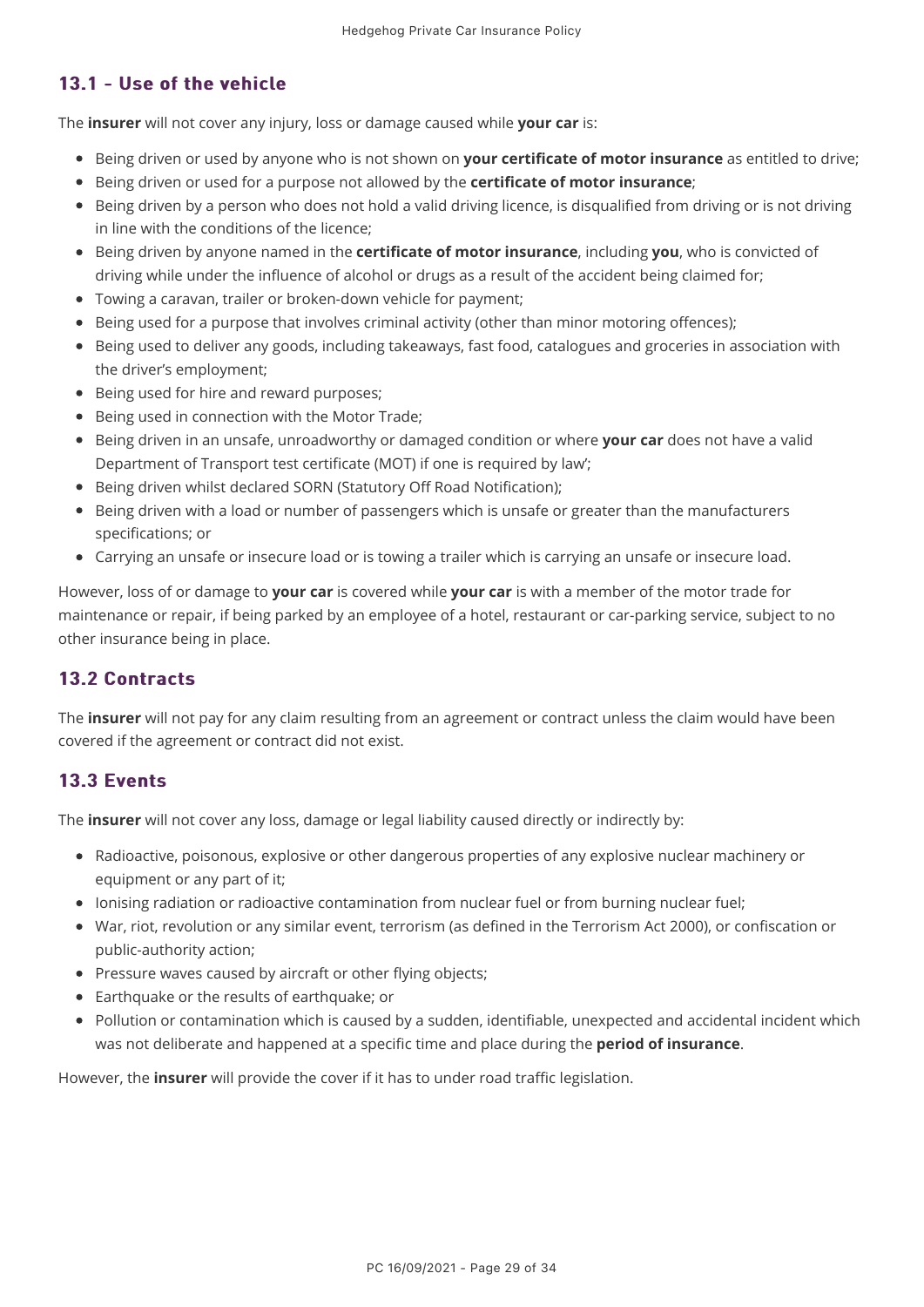### 13.4 Airfields 13.4 Airfields

The **insurer** will not pay any claim for any damage or liability caused while **your car** is parked or is being driven in an area of an airport, airfield, aerodrome or military base used for moving, parking, taking off or landing aircraft, to which the public does not have free access for vehicles.

#### 13.5 Seized vehicles 13.5 Seized vehicles

The **insurer** will not cover use to secure the release of a motor car other than **your car**, which has been seized by or on behalf of any government or public authority.

The **insurer** will not cover any loss or damage due to any government, public or local authority legally taking, keeping or destroying **your car**.

#### 13.6 Track days and off-road events

The **insurer** will not cover any liability, injury, loss or damage arising out of **your car** being used on a motor racing track, airfield, Nürburgring Nordschleife or any other off-road area or for racing, pace-making, rallying, track days, trials or speed tests.

#### 13.7 Drink and drugs

If, following an accident, **you** or any driver named in the **certificate of motor insurance** is convicted of driving while under the influence of alcohol or drugs, or has a blood or urine alcohol or drugs content over the legal limit, or refuses to supply a breath, blood or urine sample when asked to do so, the **insurer** will pay no more than they have to under road traffic legislation and can then make **you** repay them that amount.

#### 13.8 Residency 13.8 Residency

The **insurer** will not cover any loss, damage or liability if **you** do not live permanently in Great Britain or Northern Ireland.

If **you** intend to leave the country for 60 days or more, and **you** are not taking **your car**, **you** must contact **our** Customer Services department and comply with any requirements **we** impose for **your** cover to remain effective.

#### 13.9 Automated cars 13.9 Automated cars

The **insurer** will not cover any injury, loss or damage:

- To the person in charge of **your** automated car where the accident was wholly due to that person's negligence in allowing **your** automated car to begin driving itself when it was not appropriate to do so.
- To an insured person if the accident is caused by a failure to install safety critical updates to **your** automated car or its software has been altered without the approval of the manufacturer.

However, the **insurer** will provide the cover if it has to under road traffic legislation. The **insurer** may make **you** repay them any amount they were required to pay due to road traffic legislation.

#### 13.10 Extra conditions – Endorsements

These will apply if they are shown on **your schedule**.

#### **Endorsement 1 – Security – Thatcham**

**You** are not covered under section 2 of this **policy** for any loss or damage caused by theft or attempted theft unless:

- **Your car** is fitted with a security device conforming to Thatcham 1 or 2 standards;
- The security device has been fitted in line with the manufacturer's instructions; and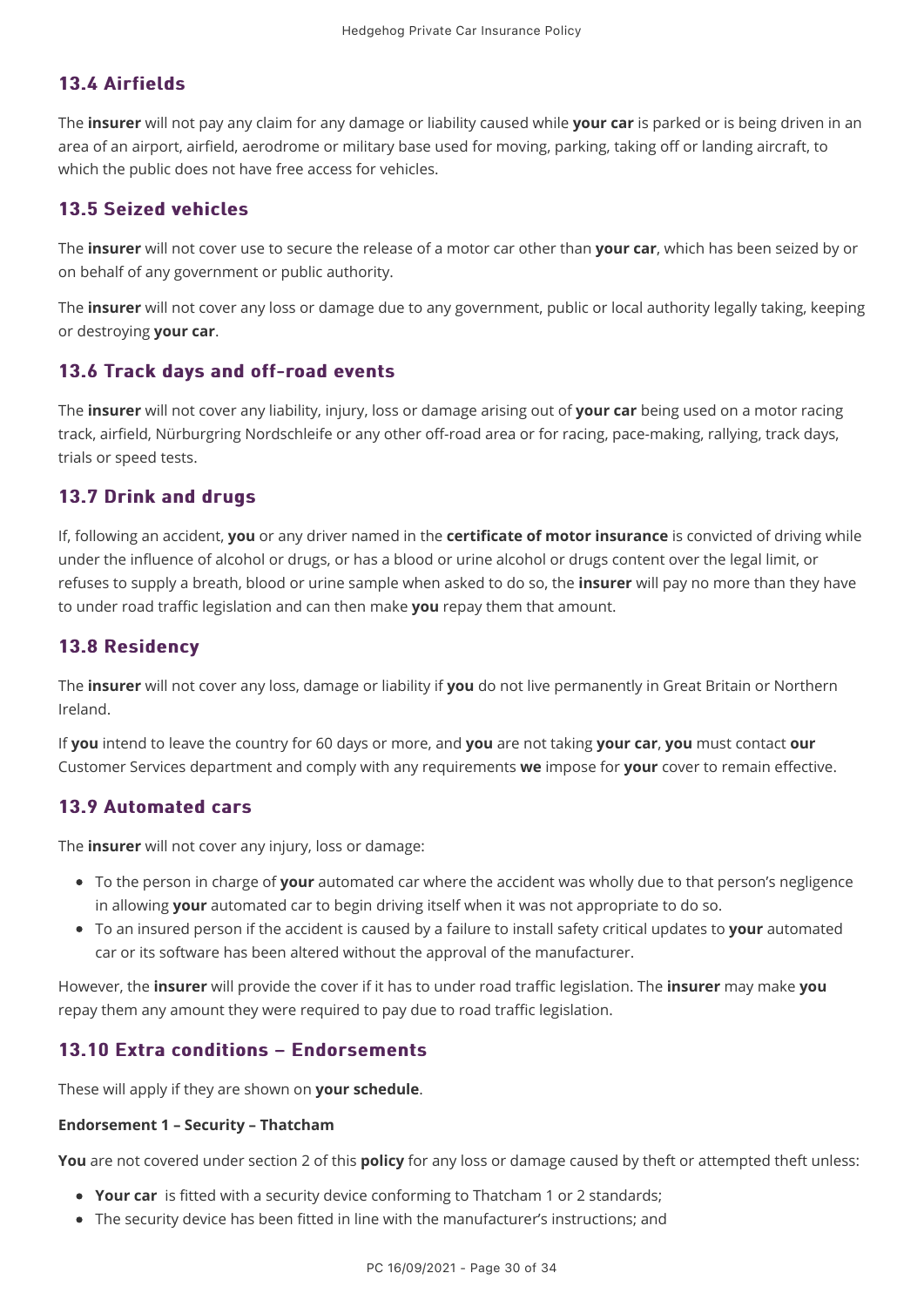The security device is operational at the time of any loss or damage to **your car**.

**We** will require proof that the security device is fitted to **your car** before the **insurer** considers any theft claim under section 2.

#### **Endorsement 2 – Security – tracking system**

**You** are not covered under section 2 of this **policy** for any loss or damage caused by theft or attempted theft unless:

- **Your car** is fitted with a vehicle-tracking system approved by **us** and the system was turned on and working properly at the time of the theft or attempted theft;
- **You** have paid all **your** subscriptions for the tracking system; and
- **You** tell the vehicle-tracking system company about the theft within 4 hours of **you** (or anyone else in charge of **your car**) being told **your car** has been stolen.

**We** will require proof that the tracking system is fitted to **your car** before the **insurer** considers any theft claim under section 2.

#### **Endorsement 3 – Personal accident and medical expenses**

Sections 5 and 6 do not apply to **your policy**.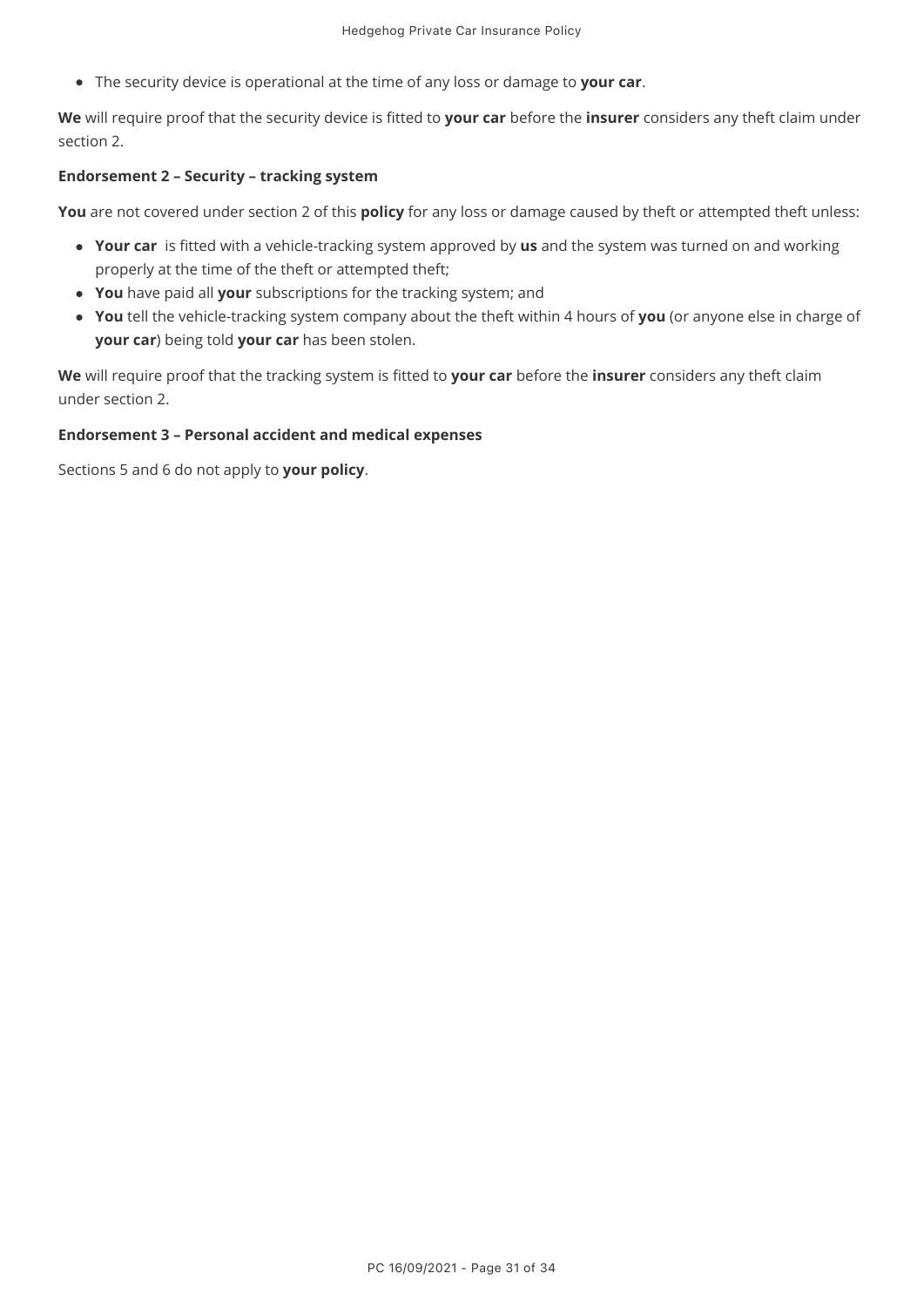# **Customer satisfaction**

**We** aim to provide **you** with the best possible service. However, **we** accept that occasionally things go wrong. If **you** are unhappy with the service **you** have received, please contact **us**, and **we** will do **our** best to resolve **your** complaint fairly and as quickly as possible.

#### If we do not provide the expected service

If **you** have a complaint, please email **us** at [complaint@hedgehoginsurance.com](mailto:complaint@hedgehoginsurance.com) or go to [https://www.hedgehoginsurance.com](https://www.hedgehoginsurance.com/) where **you** can complete a complaints form.

#### What to do if you are still not satisfied

If **we** have given **you** a final response and **you** are still unhappy, or more than eight weeks have passed since **we** received **your** original complaint, **you** may refer **your** complaint to the Financial Ombudsman Service at:

The Financial Ombudsman Service Exchange Tower London E14 9SR Telephone: 0800 0234 567 from a landline or 0300 1239 123 from a mobile. Email: [complaint.info@financial-ombudsman.org.uk](mailto:complaint.info@financial-ombudsman.org.uk) Website: [http://www.financial-ombudsman.org.uk](http://www.financial-ombudsman.org.uk/)

**You** must contact the Financial Ombudsman Service within 6 months of either **our** summary resolution or final response letter to **your** complaint. Please note that if **you** do not refer **your** complaint within the 6 months, the Financial Ombudsman Service will not have **our** permission to consider **your** complaint and therefore will only be able to do so in very limited circumstances, for example, if it believes that the delay was as a result of exceptional circumstances.

Whilst **we** are bound by the decision of the Financial Ombudsman Service, **you** are not. Following the complaints procedure does not affect **your** right to take legal action. However, the Financial Ombudsman Service will not decide on any cases where legal action has already begun.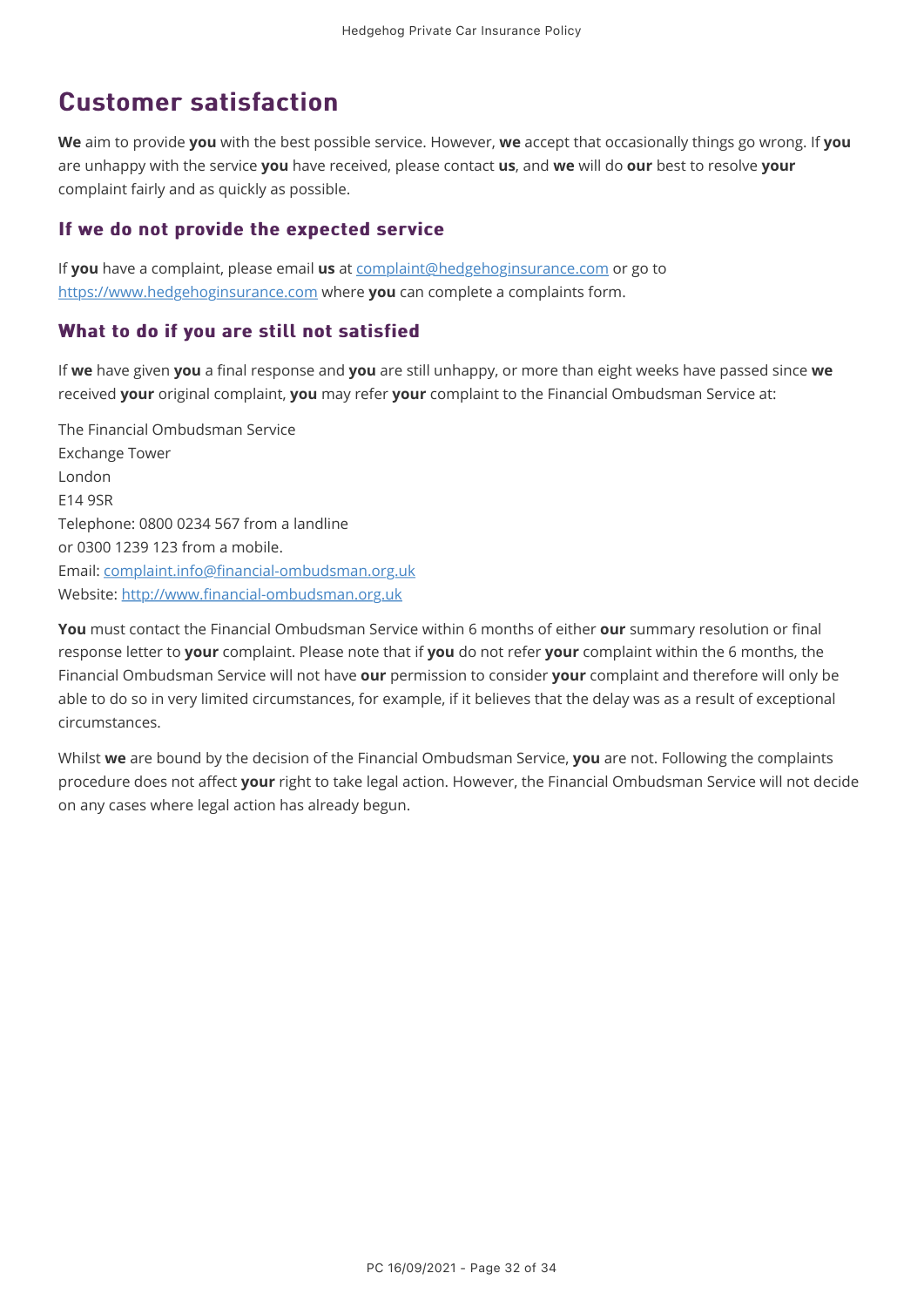# Important information – Data Protection Notice

Please take time to read **our** privacy notice at<https://www.hedgehoginsurance.com/privacy>which will help **you** understand how **we** collect, use and protect **your** personal data.

'Personal information' means any information given to **us** about **you** or anyone connected to the **policy**, by **you** or anyone else in connection with the particular service or product that **we** are providing to **you**. By taking out this insurance **policy**, **you** confirm that **we** may use personal information in the ways outlined in the statement. **You** should show the statement to anyone else whose personal information **you** give to **us** and ensure that **you** have their consent to provide their personal data, including sensitive personal data, where necessary, in connection with **your** insurance **policy**.

**Your** privacy and that of anyone connected to this **policy** is very important to **us**. **We** promise to respect and protect personal information and try to make sure that details are accurate and kept up to date. **You** should let **us** know whenever **your** personal details or that of any driver named in the **certificate of motor insurance** change.

### Dealing with others on your behalf

To help **you** to manage **your policy**, **we** will deal with **you** and/or any other person whom **you** have nominated, and **we** have accepted to be acting for **you**, if they contact **us** on **your** behalf in connection with **your policy** and answer **our** security questions. If at any time **you** would prefer **us** to deal only with **you**, please let **us** know.

#### Claims

To ensure an efficient and speedy claim process **we** will take instruction from **you** or any other person provided they are named as drivers on **your policy**. If **you** would like someone else to deal with **your** claim on **your** behalf please let **us** know.

If **you** give **us** data about another person, in doing so **you** confirm that they have given **you** permission to provide it to **us** to be able to process their personal data (including any sensitive personal data) and also that **you** have told them who **we** are and what **we** will use their data for, as set out in this **policy**.

### **Requesting your data**

**You** are entitled to receive a copy of the information **we** hold about **you**. If **you** would like a copy of **your** information held by **us** or if **you** would like to receive further details of the fraud prevention and other databases **we** access or contribute to please write to:

Data Protection Officer Hedgehog 2nd Floor Nicholson House Nicholson Walk Maidenhead SL6 1LD

In all cases please give **your** name, address and (if **you** have one) **your** policy number. Details will be provided at the date of request.

Hedgehog Limited is a data controller.